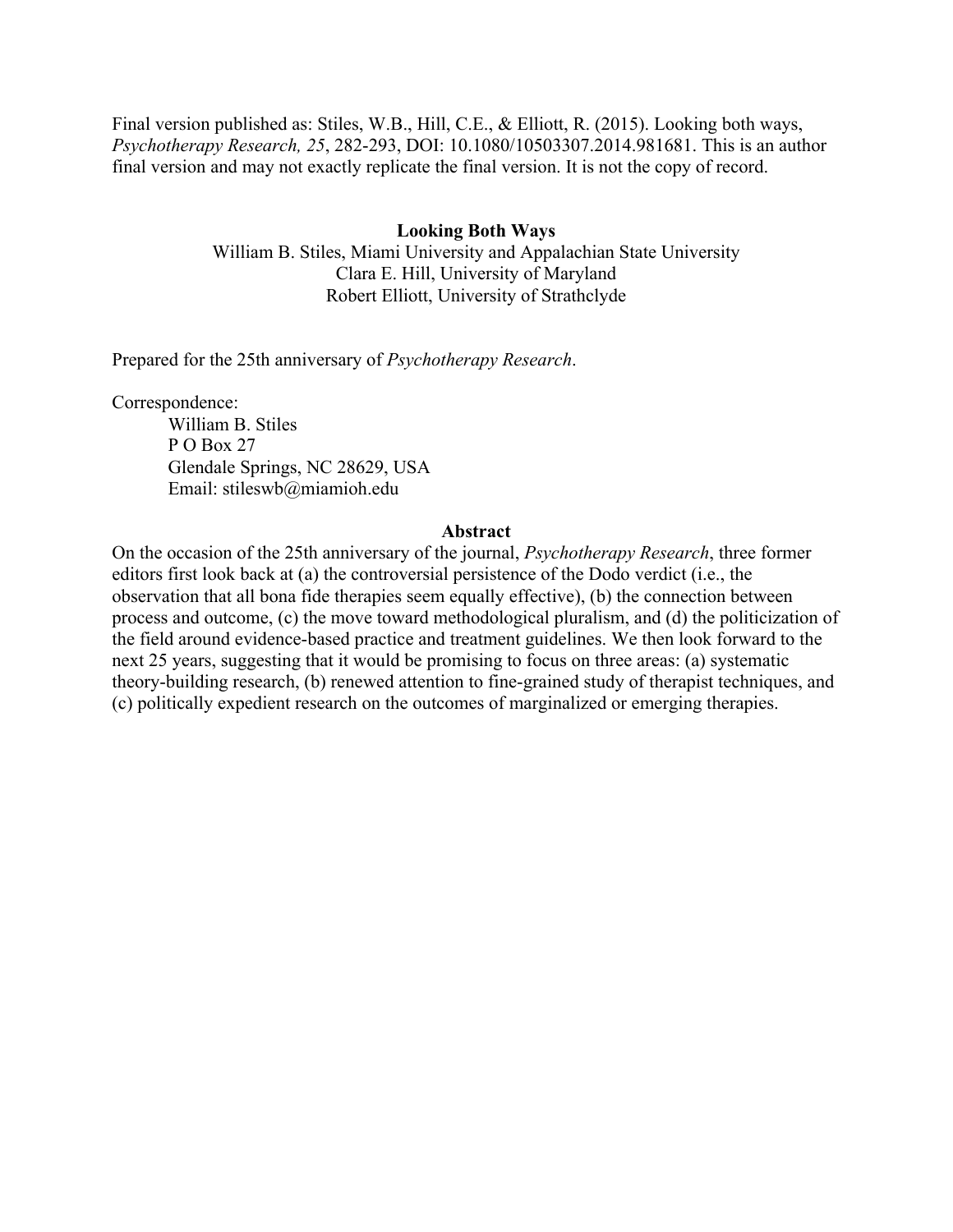## **Looking Both Ways**

We appreciate the invitation to comment on the past and future directions of psychotherapy research on the occasion of this journal's 25th anniversary. We begin with the disclaimer that although we have all served as editors for a great number and variety of manuscripts for *Psychotherapy Research*, the three of us do not by any means represent the journal's range of research and scholarship. The journal has addressed many important topics that we do not consider in this article, and future researchers will be concerned with many topics that we do not feature. We do not here attempt a comprehensive or balanced review of the past and future of psychotherapy research. Instead, the comments that follow represent our personal perspectives, melded a bit by this joint assignment.

The melding was easy, as the three of us have held similar interests and commitments (e.g., generally humanistic therapy orientations; commitment to methodological pluralism). We have also enjoyed intertwined careers, beginning with a symposium at the 1980 American Psychological Association convention organized by Alvin Mahrer  $(1980)^1$ , who invited the three of us to speak to a title that presaged our present assignment: *Psychotherapy process research: A preview of the next decade*. We each began our careers conducting research in verbal process coding (e.g., Elliott, 1985; Elliott et al., 1987; Hill, 1978; Stiles, 1979) and remain interested in process research and process-outcome relations. Each of us developed mid-career interests in qualitative research, including case study methods (Elliott, 1989; Hill, Thompson, & Williams, 1997; Stiles, 1993), although we have each also continued using traditional methodologies. And of course, we have all been active in the Society for Psychotherapy Research and served as successive editors of *Psychotherapy Research*.

In this article, we look both ways as we step into the journal's next quarter century. First we look back at a few major themes and developments that have had a big impact on us and seem to us to have continuing influence on psychotherapy research. Then we look ahead, suggesting three themes that seem particularly promising to us.

## **Looking Back**

We begin by discussing the enduring paradox of finding equivalent outcomes across diverse treatment orientations. Next we review some efforts to study the relationship between process and outcome. Third, we note some changes in methodologies over the past 25 years. And to close this section, we discuss the increasing politicization of psychotherapy research. **The Equivalence Paradox**

For nearly 80 years, the Dodo verdict--"*Everybody* [i.e., every *bona fide* psychotherapeutic approach] has won, and all must have prizes" (Rosenzweig, 1936, p. 412, after Carroll, 1865, p. 34)--has driven a great proportion of psychotherapy research. That is, manifestly nonequivalent therapeutic approaches have tended to produce equivalent positive outcomes. This equivalence paradox has been deeply puzzling to psychotherapy researchers (Elliott, Stiles, & Shapiro, 1993; Hunsley & Di Julio, 2002; Luborsky, Singer, & Luborsky, 1975; Stiles, Shapiro, & Elliott, 1986; Wampold, 2001). Investigators have repeatedly attempted to challenge one or the other side of the paradox--either the equivalence of the outcomes or the non-equivalence of the process.

According to our reading, outcome research over the past 25 years has continued to suggest that all bona fide therapies are effective (Lambert, 2013; Wampold, 2001), though this conclusion remains controversial (e.g., Clark, Fairburn, & Wessely, 2008; Stiles, Barkham, Mellor-Clark, & Connell, 2008), and some reviews identify exceptions (e.g., for phobias and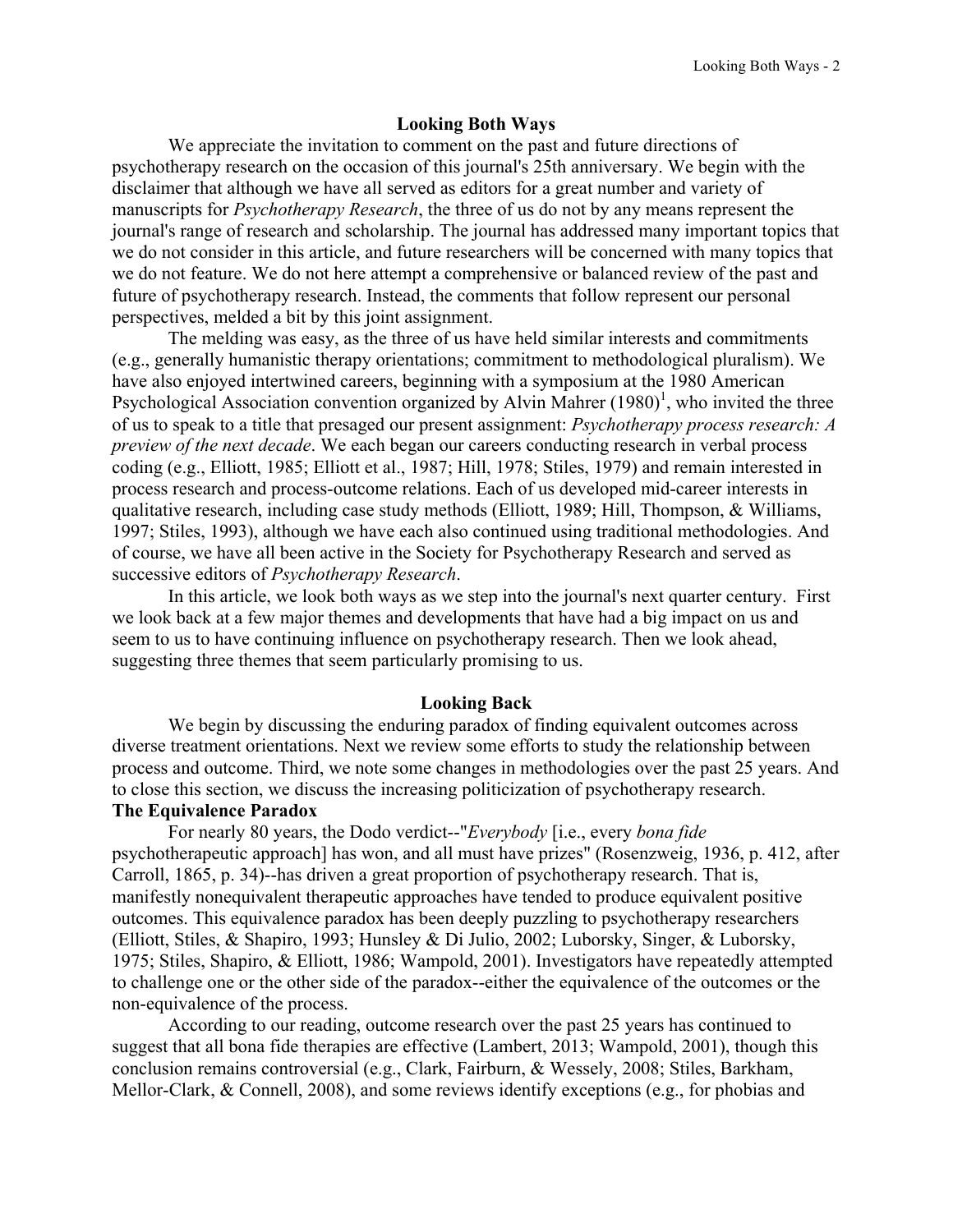panic; Elliott, 2013: Tolin, 2010). How can this remarkable equivalence of outcomes be explained? Are the theoretical differences illusory, distracting us from underlying commonalities in the treatment process (Goldfried, 1980; Norcross, 2011)? Is there some encompassing theoretical explanation (Stiles, Elliott, et al., 1990)? Are the similar outcomes a misleading artifact of insufficiently rigorous comparative outcome research? Have we been too focused on therapist contributions, overlooking the role of the client as active change agent (Bohart & Tallman, 1999; Stiles & Sultan, 1979)?

# **The Relationship between Therapist Techniques and Outcome**

We (e.g., Elliott et al., 1987; Hill, Thames & Rardin, 1979; Hill et al., 1988; Stiles, Shapiro, & Firth-Cozens, 1988), along with many others (Orlinsky, Grawe, & Parks, 1994) spent years examining the influence of therapist techniques on the outcome of psychotherapy. Like many others, we conceptualized techniques at the micro level, as speech acts or verbal response modes, in which sentence or utterance is coded (e.g., as a reflection of feeling or an interpretation). This approach has been a focus of psychotherapy research ever since Rogers began audio recording of sessions (Rogers, 1942a, 1942b). Snyder (1945) and Porter (1943) were among the first to develop systems for such coding. Many others, including the three of us, have developed versions of these systems. Many training programs have used these frameworks to teach therapeutic skills (e.g., Carkhuff, 1969; Hill, 2014; Ivey, 1971).

The micro-level investigations provided good descriptions of therapist behavior, for example in intakes (e.g., Hill, 1978). They also documented substantial technical differences among theoretical approaches that were consistent with the theoretical prescriptions (e.g., Elliott et al., 1987; Hill, Thames & Rardin, 1979; Stiles, 1979; Stiles, Shapiro, & Firth-Cozens, 1988). That is, contrary to earlier suppositions, therapists were not all doing the same thing. Despite indications that the process and outcome measures were sound, however, the investigations failed to find convincing or consistent associations of therapist techniques with session impact or with treatment outcome. And, for many researchers, if there is no clear connection between process and outcome, process does not matter.

To illustrate, Hill et al. (1988) examined the associations of the verbal response modes in each therapist speaking turn with client-rated reactions, therapist ratings of helpfulness, client ratings of helpfulness, and judge-rated client experiencing levels in the subsequent client speaking turn. The verbal response modes accounted for only 1% of the variance of these microoutcome variables. When relevant context variables (therapist intentions and previous client experiencing) were statistically controlled, the variance accounted for dropped to almost nothing. Likewise, none of the correlations between percentages of four theoretically-important therapist verbal response modes (questions, interpretations, general advisements, and exploratory reflections) and four standard outcome measures were significant in Stiles and Shapiro's (1994) examination of cognitive-behavioral therapy and psychodynamic-interpersonal therapy. This lack of significance did not appear to reflect a failure of measurement of process, insofar as the verbal process components were reliably coded, represented theoretically important techniques, and discriminated between treatments in sensible, expected ways. Nor did it reflect a failure of measurement of outcome, insofar as the outcome measures were standard, widely-used measures that detected large, clinically and statistically significant changes in these treatments.

Techniques can also be assessed more globally at the session level, for example, by listening to an entire session and estimating how much the therapist used interpretations. Three widely-used session-level measures are the Multitheoretical List of Therapeutic Interventions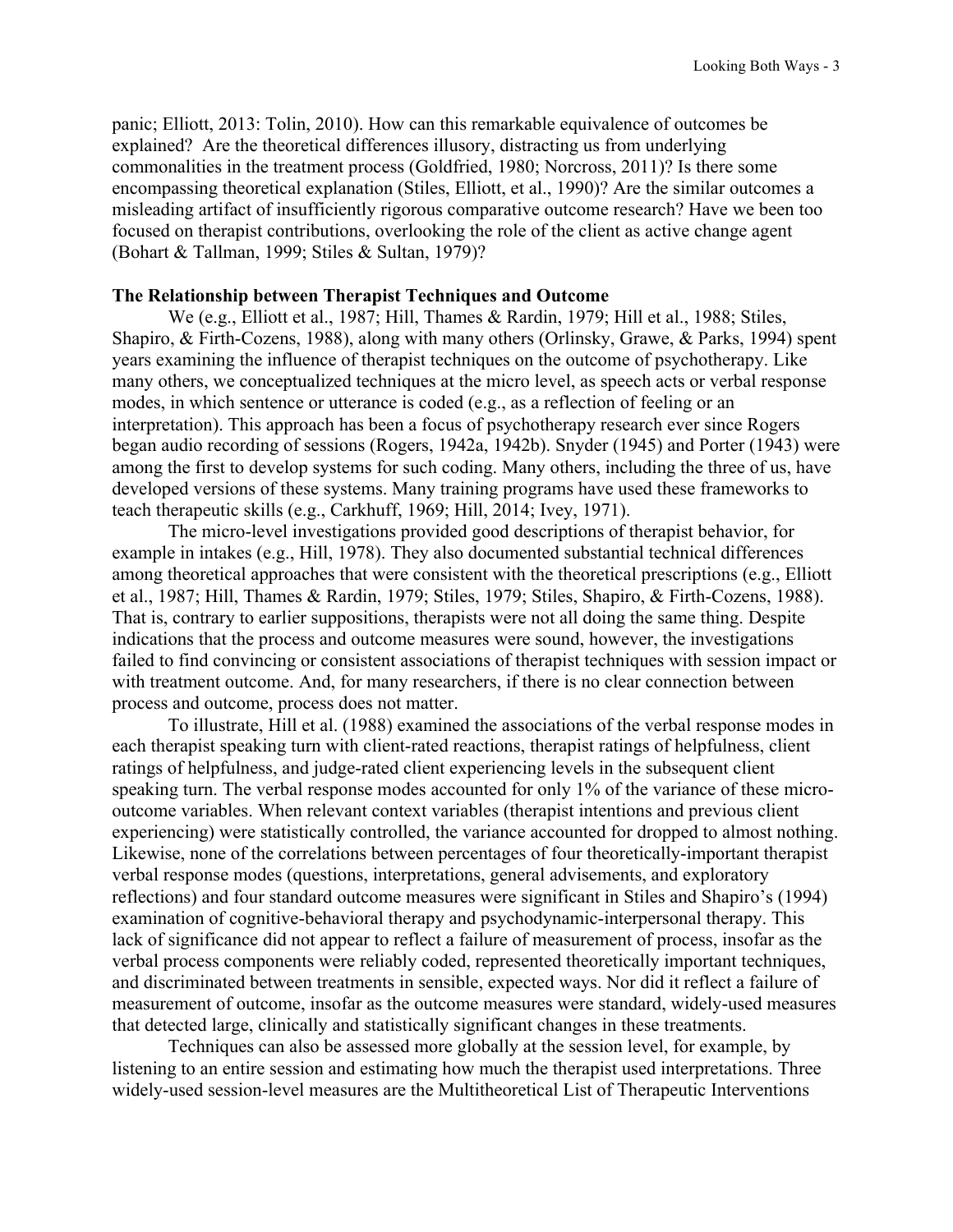(MULTI, McCarthy & Barbaer, 2009), the Psychotherapy Q-Set (Jones & Pulos, 1993), and the Comparative Psychotherapy Process Scale (CPPS, Hilsenroth, Blagys, Ackerman, Bonge, & Blais, 2005). However, Heaton, Hill, and Edwards (1995) found minimal concordance of such global ratings with micro-level coding.

Some reconsideration suggested the problem was not in the micro-level measurement, however, but in the conceptualization of the problem and the statistical model. The equivalent outcomes of alternative treatments may reflect therapists monitoring therapeutic progress and optimizing outcomes by responsively adjusting their approach to client requirements and emerging situations. Such responsiveness directly defeats linear statistical links between process components and outcome measures (Stiles, Honos-Webb, & Surko, 1998). Ideally, to the extent that therapists are appropriately responsive, the quantity of each technique will vary with client requirements. However, it will not vary with outcomes if all clients receive as much as they require or can use. That is, to the extent therapists are appropriately responsive, even crucially important specific techniques (e.g., interpretation, reflection, assigning homework, Socratic questioning) should show no systematic statistical association with outcomes.

Although responsiveness defeats the ability to find consistent correlations of technical process components with outcome, the same is not necessarily the case with correlations between evaluative process measures and outcome. By evaluative process measures, we refer to such things as alliance and alliance repair, empathy, warmth, and genuineness (e.g., see reviews in Norcross, 2011; Safran & Muran, 2000). These qualities are not techniques, but rather achievements that reflect therapists doing the right thing at the right time. In effect, evaluations of relationship qualities assess appropriate responsiveness (Stiles et al., 1998).

## **Methodological Pluralism**

Another major development over the last 25 years has been the shift toward methodological pluralism. For one thing, the field has begun to welcome qualitative methods (e.g., Frommer, Langenbach, & Streeck, 2004; Hill, 2012; Rennie, 2004), including qualitative meta-analysis (e.g., Timulak, 2007). Qualitative approaches allow researchers to investigate phenomena that occur infrequently (e.g., intense weeping), that are very complex and contextually-dependent (e.g., insight), or that reflect inner experiences not reliably observable to external judges. There has also been a renaissance of systematic case study research, using a variety of new approaches, many with mixed methods, such as pragmatic case studies (Fishman, 1999), consensual qualitative research-case studies (Hill, 2012; Hill et al., 2008), theory-building case studies (Stiles, 2009), and hermeneutic single case efficacy designs (Elliott et al., 2009). In parallel, there has been much growth in sophisticated quantitative methods such as structural equation modeling, generalizability theory, multi-level modeling, and item response theory for data analyses involving very large samples (Doucette & Wolf, 2009; Kenny & Hoyt, 2009; Wasserman, Levy & Loken, 2009).

# **The Politicization of Psychotherapy Research**

The last 25 years has seen an intense competition for prizes in which the contest involves the accumulation of ever-larger and more complex randomized controlled trials (RCTs). There have been huge increases in the number of RCTs (Imel, Steyvers, & Atkins, in press), accompanied by the development of an ideology variously described as empirically validated treatment, empirically-supported treatment, or evidence-based practice. Although this ideology has been controversial within psychotherapy research from the beginning (e.g., Elliott, 1998;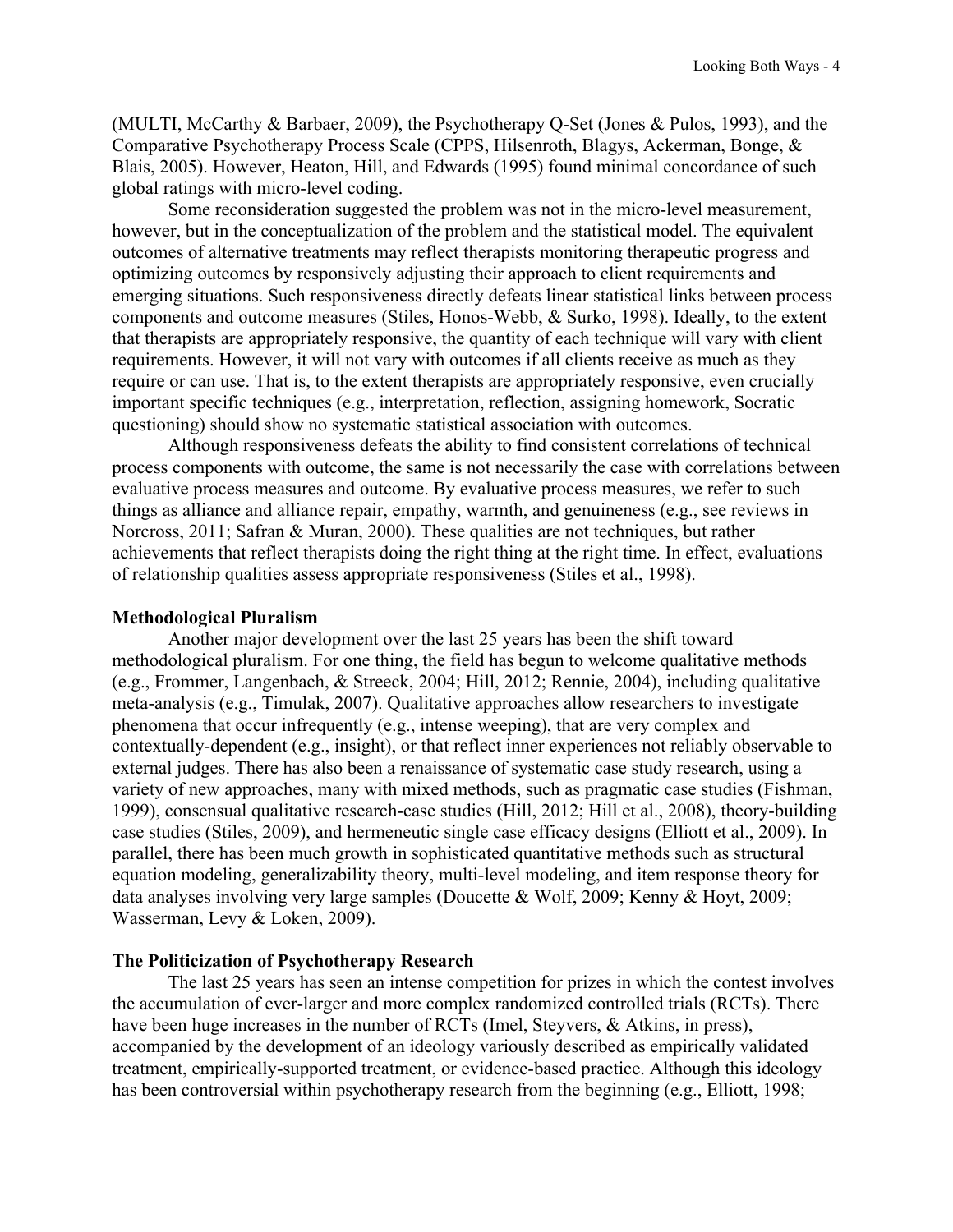Haaga & Stiles, 2000), it has become more strident as the field has become more politicized. Increasingly sophisticated and resource-intensive approaches have been brought to bear on comparative psychotherapy outcome research, as reviewers insist on such things as mapping studies by CONSORT case flow charts and random assignment for dealing with potential confounding variables (e.g., Nezu & Nezu, 2008; Torgerson & Torgerson, 2008). Similarly, quantitative meta-analysis requirements of ever greater complexity and stringency have emerged for summarizing trial results, including new statistics and careful tracking of studies reviewed and reasons for exclusion (PRISMA reporting; Moher et al., 2009).

One effect has been that, despite the evidence for equivalence among treatments, nonequivalence has been increasingly enshrined in treatment guidelines in multiple countries in the form of lists of treatments that have reached criteria for the number and quality of RCTs (e.g., Society for Clinical Psychology, 2014; National Collaborating Centre for Mental Health, 2009). The lists are sometimes used to confer legitimacy on the listed treatments and, by implication, lack of legitimacy on treatments left off the list. There have also been efforts to label or even ban supposedly harmful or invalid treatments (National Collaborating Centre for Mental Health, 2010; Lilienfeld, 2007).

Advocates of an approach, who have personal and economic interests in ensuring that their approach is sufficiently researched to be added to lists of approved treatments, have an understandable desire to prove that their approach is better than others. Wittingly or unwittingly, they may introduce distortions in the designing, reporting, and interpreting of outcome research. The distortions may reflect an incomplete appreciation of the complexity or subtlety of the opposing comparison approach, leading to a less careful implementation of the comparison approaches in RCTs. Researcher allegiance effects (i.e., finding support for one's favored treatment over comparison treatments) represent one of the best-established findings in psychotherapy research (Elliott, Watson, Greenberg, Timulak & Freire, 2013; Luborsky et al., 1999, 2002; Robinson, Berman, & Neimeyer, 1990).

Typically, when researcher allegiance effects are controlled, differences between active treatments disappear. For example, in a recent meta-analysis of roughly 200 humanisticexperiential psychotherapy outcome studies, Elliott, et al. (2013) observed that many nonhumanistic researchers were devising their own versions of humanistic therapies to use as comparison treatments. They then conducted studies and found that these *ad hoc* humanistic treatments tended to have worse outcomes than the CBT treatments. Spielmans, Pasek, and McFall (2007) noted that the *ad hoc* therapies differed from *bona fide* versions of humanistic therapies in that they were significantly shorter, lacked a convincing rationale, and often constrained therapists from using key techniques (e.g., exploring traumatic experiences). Metaanalyses showed that outcomes of *bona fide* person-centered therapy (PCT) were statistically equivalent to outcomes of CBT (Elliott et al., 2013).

Being excluded from the lists of approved therapies has had serious economic consequences for some practitioners in places like Germany and the United Kingdom (e.g., Hofmeister, 2010). For example, the current guideline on depression from the National Institute for Clinical Excellence (a standard-setting body for England and Wales), based on its own literature review, stated that clients should be offered person-centered therapy only if the client refused five other recommended treatments and then only if the client is warned about the lack of evidence for its effectiveness (National Collaborating Centre for Mental Health, 2009). Similarly, the 2010 guideline on schizophrenia (National Collaborating Centre for Mental Health, 2010) contained a warning against offering supportive therapy or humanistic counseling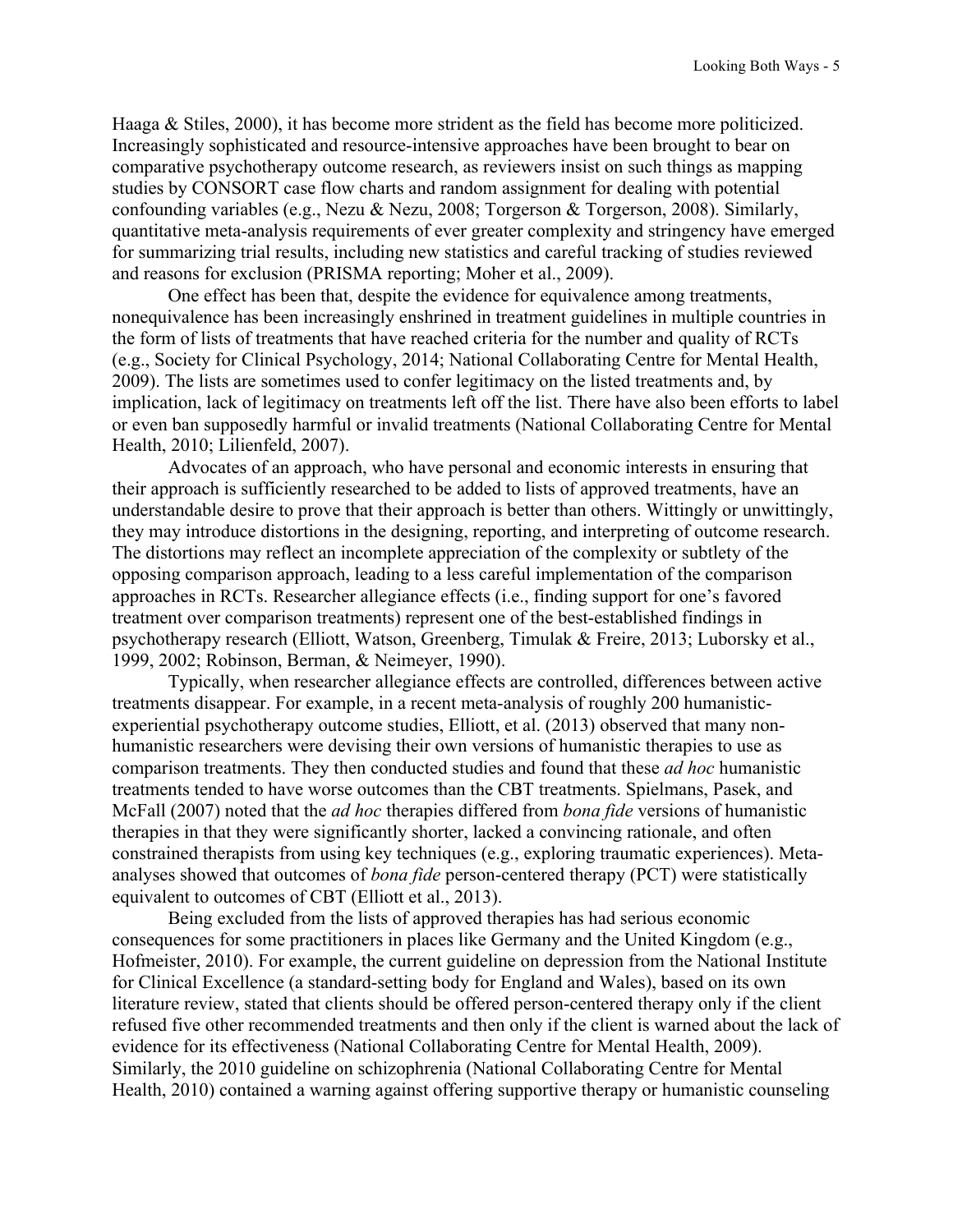at all (Elliott et al., 2013)! This warning has effectively banned the use of person-centered therapy for clients with psychotic processes in England and Wales.

### **Looking Ahead**

We suggest three areas for future researchers to pursue. The first suggestion involves using a theory-building process characteristic of normal science to construct explanations of the rich, interactive, context-dependent nature of psychotherapy. The second is returning to the study of therapist within-session behaviors, drawing on more sophisticated concepts and research tools. The third sketches a strategy for confronting the practical, economic, and political institutionalization of empirically-supported treatments by offering new ways to investigate lesswell-known treatment approaches.

## **Theory-Building Research**

Theory-building research (Stiles, 2009, in press) seeks to test, improve, and extend a particular theory. It is an extension of the way Kuhn (1970) described research conducted in normal science, that is, a mature science that has a paradigm. A paradigm, in Kuhn's sense, is a generally accepted theory together with a body of cardinal examples, practices, and problems to be addressed, shared within a community of researchers. Examples of paradigms include plate tectonics in geology, the standard model in physics, and the Darwinian theory of natural selection in evolutionary biology. Observations are interpreted within the paradigm and are used to refine and elaborate it. Particular studies are typically directed towards solving puzzles, checking specific derivations of the theory against observations, and modifying the theory in light of unexpected observations or discrepancies (while respecting previous observations) or extending the theory into new areas.

Psychotherapy research does not have a generally accepted paradigm in Kuhn's (1970) sense, but there are plenty of candidates, that is, explanatory theories with associated cardinal examples, practices, and problems that can be addressed in research. We suggest that the theorybuilding strategy that works in normal science can be applied within any explanatory theory. Thus, we would encourage psychotherapy researchers to aim toward building an explanatory theory of how psychotherapy works and how it is related to other phenomena.

An explanatory theory synthesizes observations, explaining how observation of one thing indicates that other things have taken place or will take place. The aim of theory-building research is to increase the theory's generality, precision, and realism (Levins, 1968). That is, researchers seek to extend the theory to explain a wider range of phenomena, to specify the theory in greater detail, and to link the theory more clearly and thoroughly to observations.

Theory-building researchers ground their work in the best theory they can find and then use empirical observations (quantitative and qualitative) and their own ingenuity, care, and creativity to solve the puzzles it presents and improve its generality, precision, and realism. The aim is to improve a good explanation by reconciling the existing theory with new observations. The essential element of continually building a particular theory distinguishes theory-building research from research that gathers data and then develops a theory to account for those data (e.g., grounded theory, Rennie, Phillips & Quartaro, 1988) or from research that only provides a description of what occurs in psychotherapy.

Building explanatory theories involves the logical operations of deduction, induction, and abduction (Stiles, 2009). Deduction is used to ensure the logical coherence of parts of the theory and to logically link the theory to hypotheses and descriptions of observations. Induction is used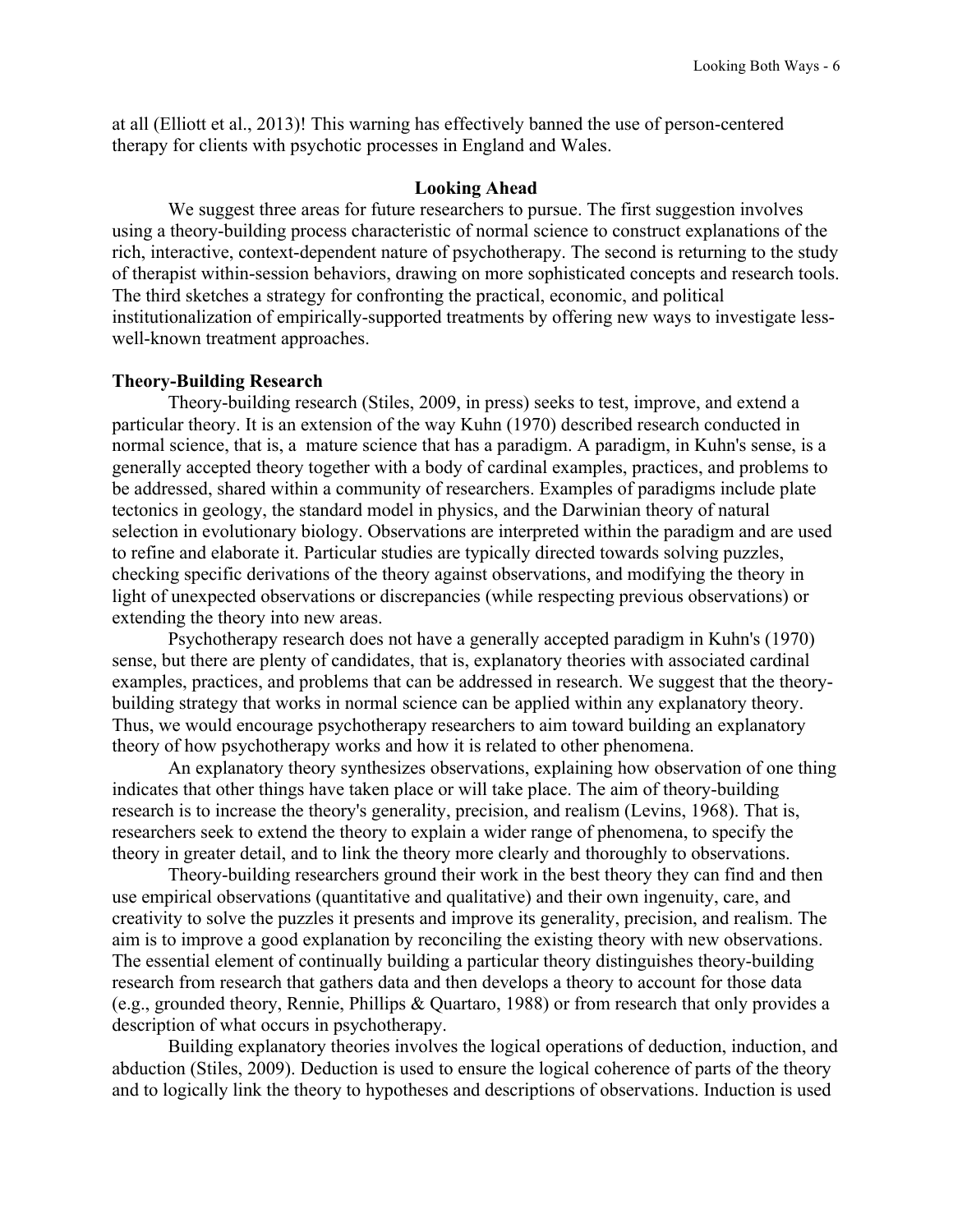to compare new observations with theoretical expectations, which strengthens (or weakens) confidence in the theory. Abduction refers to modifying the theory to accommodate new observations that diverge from expectations (Rennie, 2000). Abductive reasoning suggests that if a particular modification or extension were part of the theory, then the otherwise divergent observation would be expected. This new capacity to explain justifies tentatively retaining the modification as part of the theory. However, any abductive change must respect previous observations and maintain the theory's internal consistency. A modification or extension to one part of the theory may thus require adjustments in other parts.

Explanatory theories are distinct from treatment theories*,* which are meant to guide clinicians in conducting therapy. Treatment theories are sometimes based on explanatory theories, and some familiar theories (e.g., psychoanalytic theory, cognitive theory) aspire to be both. The proliferation of treatment theories seems to reflect individual clinicians or groups of clinicians devising techniques on the basis of observations from their clinical experience or on extrapolations from research results. Although treatment theories are sometimes modified in response to research findings, the two types of theory are evaluated by very different criteria. Whereas explanatory theories are evaluated by how general, precise, and realistic they are, treatment theories need not be general, precise, or realistic if they enable therapists to be effective in working with clients. Research on treatment theories takes the form of evaluation, or product-testing studies, such as clinical trials, which assess the acceptability, efficacy, and effectiveness of alternative treatment packages or of particular elements of the change process.

RCTs are designed to test treatment theories rather than explanatory theories. Rather than making observations bearing on the generality, precision, and realism of their new account or reconciling the new observations with an existing explanatory theory, researchers aim to test the effectiveness of the new product by comparing outcomes of their clients with those of clients treated in other ways.

The distinction between theory-building and product-testing research can be illustrated by their different understandings of generality--whether the generality is understood as a property of the theory or as a property of particular findings (Stiles, in press). In theory-building research, the generality is specified by the theory; it is the range of events the theory seeks to explain. In particular theory-building studies, researchers typically examine only small derived facets of the larger theory. Observations consistent with the theory increase confidence in the theory, but the findings themselves are not meant to be generalized. In product-testing research, generality is understood as external validity (Campbell, 1957)--the range of populations and settings in which a treatment can be expected to work or to which that particular finding can be generalized.

In contrast to researchers in fields where there is an accepted paradigm, psychotherapy researchers do not agree on which explanatory theory is worth building. As a result, theorybuilding psychotherapy researchers must accept that their work will be of major interest to only a part of the field. Theory-building research can build on any explanatory theory, however, by investigating its tenets and adjusting the theory in light of observations. To the extent that investigators are flexible and creative, theory-building should yield incremental improvements as more observations are incorporated. The incremental expansion and improvement should gradually yield a more general, precise, realistic theory, which should tend to draw larger audiences.

A study of setbacks in therapy (Caro Gabalda & Stiles, 2013) illustrates theory-building research on the assimilation model (Stiles, Elliott, et al., 1990), a theory suggesting that progress in psychotherapy follows a regular developmental sequence (Stiles, 2002, 2011). The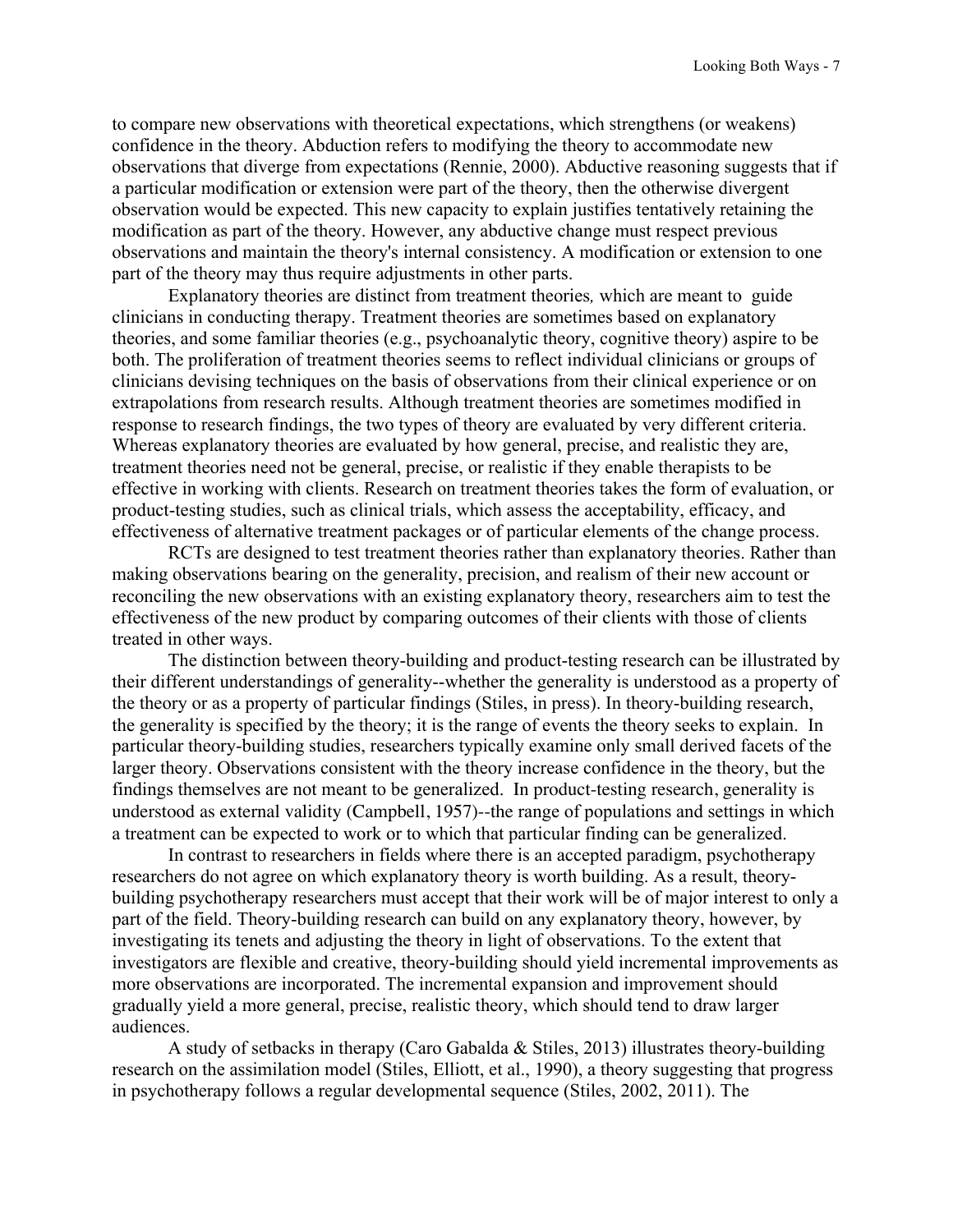Assimilation of Problematic Experiences Sequence (APES; Stiles, Meshot, Anderson & Sloan, 1992) characterizes the changing relation of a problematic experience to the self in eight stages: (0) warded off/dissociated, (1) unwanted thoughts/active avoidance, (2) vague awareness/emergence, (3) problem statement/clarification, (4) understanding/insight, (5) application/working through, (6) resourcefulness/problem solution, and (7) integration/mastery. This developmental stage account seemed to describe the sequence of therapeutic progress across treatment (Stiles, 2002), but it seemed contradicted by the clinical observation that, on a smaller scale, therapeutic advances do not proceed in smooth order but rather alternate with setbacks.

To examine this puzzle, transcripts of the complete therapy of two clients were divided into thought units, which were separated into problematic themes and rated using the APES. Setbacks, defined as any return from a higher to a lower APES stage of 1 or larger in adjacent passages (within themes), were classified using a previously developed list of possible alternative reasons for setbacks (Caro Gabalda & Stiles, 2013).

The results suggested that most setbacks involved subtle topic shifts, from a more assimilated to a less assimilated strand of a problematic experience. The reasons for shifts appeared theoretically and clinically sensible:. In almost all instances, the therapist either had pushed the current strand of the problem to the upper limit of its current therapeutic zone of proximal development (Leiman & Stiles, 2001) or had strategically directed the client's attention to a less developed strand to balance their progress with attention to more problematic material. Thus, setbacks can be viewed as an integral part of the therapeutic process rather than as disruptions, regressions, or haphazard fluctuations. Incorporating the idea that problematic experiences have distinct strands is an abduction and helps reconcile assimilation theory's developmental sequence with the clinical observation that therapeutic progress is often irregular.

#### **The Influence of Therapist Behaviors on the Process and Outcome of Psychotherapy**

Therapist techniques are at the heart of psychotherapy theory, as therapists act to help clients change. Treatment theories that describe what techniques therapists should use abound. Researchers have tried to describe what therapists do within each approach and to investigate whether and how these techniques bring about change. The disappointing results of our timeintensive process-outcome research (described earlier) challenged our beliefs in the importance of therapist techniques and the value of detailed process research. All three of us abandoned research on verbal response modes (therapist techniques) for a while, partly because of increasing frustration with how to operationalize techniques and how to assess their effects. Reflecting now, however, we think it is time to give therapist techniques another look with different methods. It seems likely that we were using overly simplistic approaches for studying the effects of therapist techniques, and we suggest developing approaches that would allow us to examine their effects in a clinically meaningful way.

Most systems of therapist techniques have a limited number of broad categories, which is important for research because that allows researchers to have enough data within each category to do analyses. Restricting attention to a few types of interventions overlooks the richness and specificity of what therapists are doing. For example, self-disclosures are often coded as one type of intervention, and yet recent research has shown that there are disclosures of similarity, feelings, insight, immediacy, and strategies, all of which are used in different ways and have different consequences (Hill et al., 2014; Pinto-Coelho & Hill, 2014).

Furthermore, it is important to recognize that therapists do not offer techniques in a vacuum. Rather, they build up to using particular techniques. For example, In the Hill et al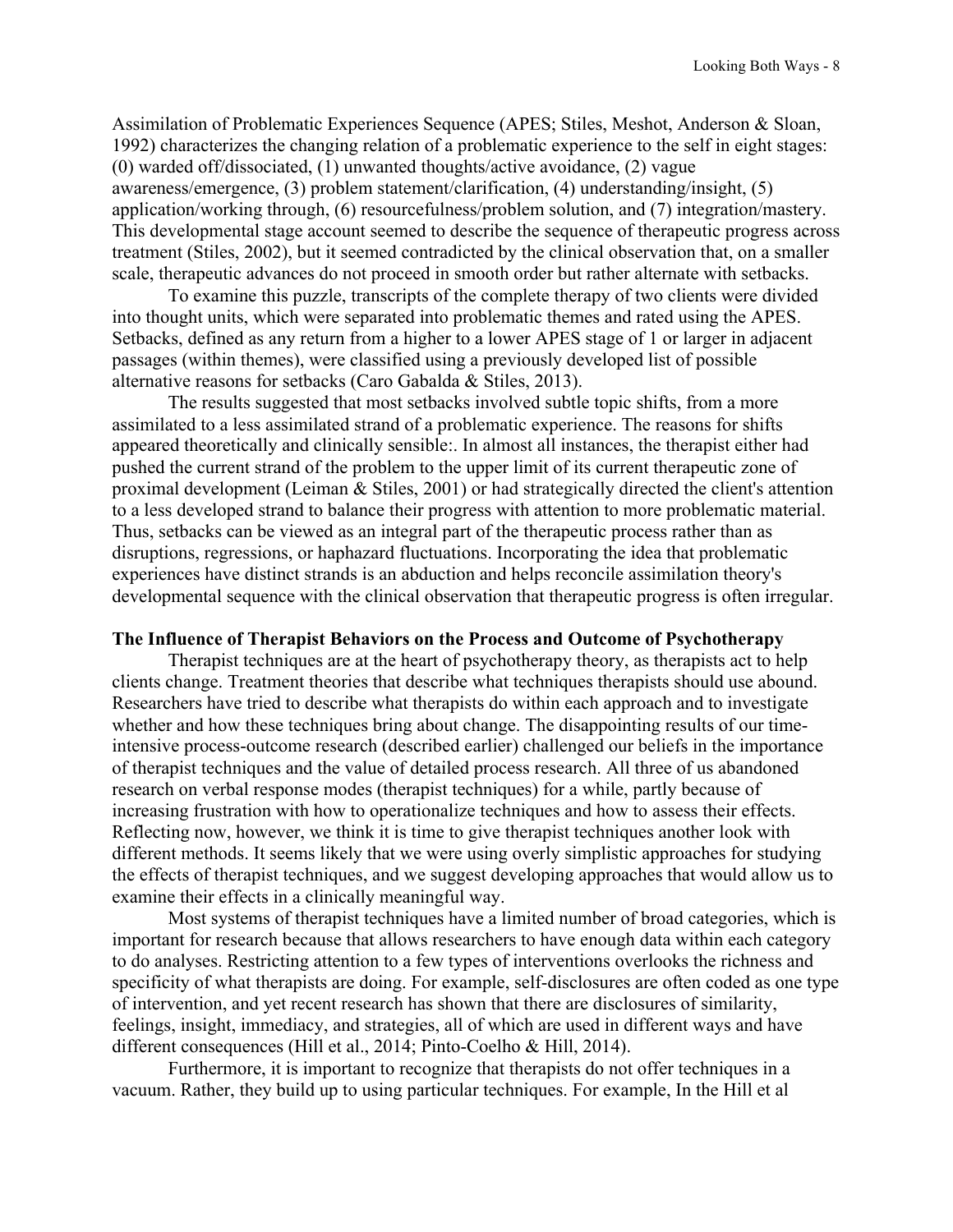(1988) study described above, when context variables were added to the equation, the amount of variance accounted for by techniques dropped to almost nothing. Similarly, Castonguay, Goldfried, Wiser, Raue, and Hayes (1996) found an interaction between the alliance and process. Hill (2005) argued that therapist techniques, client involvement, and the therapeutic relationship are inextricably intertwined. Therapist techniques cannot be helpful without a good therapeutic relationship and an involved client. And then therapists responsively use techniques that seem appropriate at a given moment. The intertwining may be clinically obvious, but it hugely complicates research to assess the effects of therapist techniques.

For example, if a therapist were following the Hill (2014) model, she or he might listen and help the client explore to establish a relationship, then challenge to raise the client's awareness, and then interpret to help the client gain an understanding of deeper dynamics. Once the client has some understanding, the therapist might help the client decide what to do differently in his or her life. But this sequence would vary considerably across clients and therapists, with therapists adjusting what they do to meet the client's emerging needs. And of course, therapists are often unaware of or mistaken about what is going on inside the client's mind, as clients do not reveal everything and therapists' countertransference may distort their understanding. Mistakes are made and need to be repaired, a further process that is probably part of what makes therapy effective (Hill & Knox, 2009; Safran, Muran, & Eubanks-Carter, 2011). Research examining any therapist technique needs to take all of these factors into account.

We suggest four paths for future research: case study approaches, conversation analyses, comprehensive process analyses, and more sophisticated process analyses.

**Case study approaches**. One of the intriguing findings of the Hill et al. (1988) study was that therapist self-disclosures were rated by clients as the most helpful therapist verbal response mode whereas therapists rated it as the least helpful. Interestingly, it comprised less than 1% of the therapist response modes. Additional analyses (Hill, 1989) showed that the eight therapists disclosed in very different amounts (e.g., one used it frequently, another used it only at termination, another never used it). Furthermore, the disclosures were very different (e.g., some were personal and historical, some were feelings about the therapeutic relationship). If the nature of self-disclosure varies so much across therapists and clients, it seems implausible to expect any simple generalizations about the effects of self-disclosure.

To investigate disclosures concerning the therapeutic relationship, also called *immediacy*, Kasper, Hill, and Kivlighan (2008) and Hill et al. (2008) conducted case studies using consensual qualitative research-case (Jackson, Chui, & Hill, 2012) with therapists who frequently used disclosures and clients who seemed open to immediacy. Building on these two case studies, Hill et al. (2014) examined 16 cases with doctoral student trainees who had been trained in and used immediacy. The results of this series of case studies suggested that immediacy can be divided into four types (negotiation of the tasks and goals of therapy, making covert feelings about the relationship overt, drawing parallels between outside relationships and the therapy relationship, and repairing ruptures). Consistent consequences across the three studies were that immediacy helped therapists and clients negotiate the therapeutic relationship, helped clients express feelings about the therapist/therapy, facilitated a corrective relational experience, and helped clients feel validated and cared for.

This series of studies provides an example for how the effects of techniques can be studied. The lessons are: (a) researchers need to carefully and narrowly define therapist interventions rather than looking globally at the effect of therapist interventions, (b) a case study approach allows researchers to examine how a technique is used within the context of the whole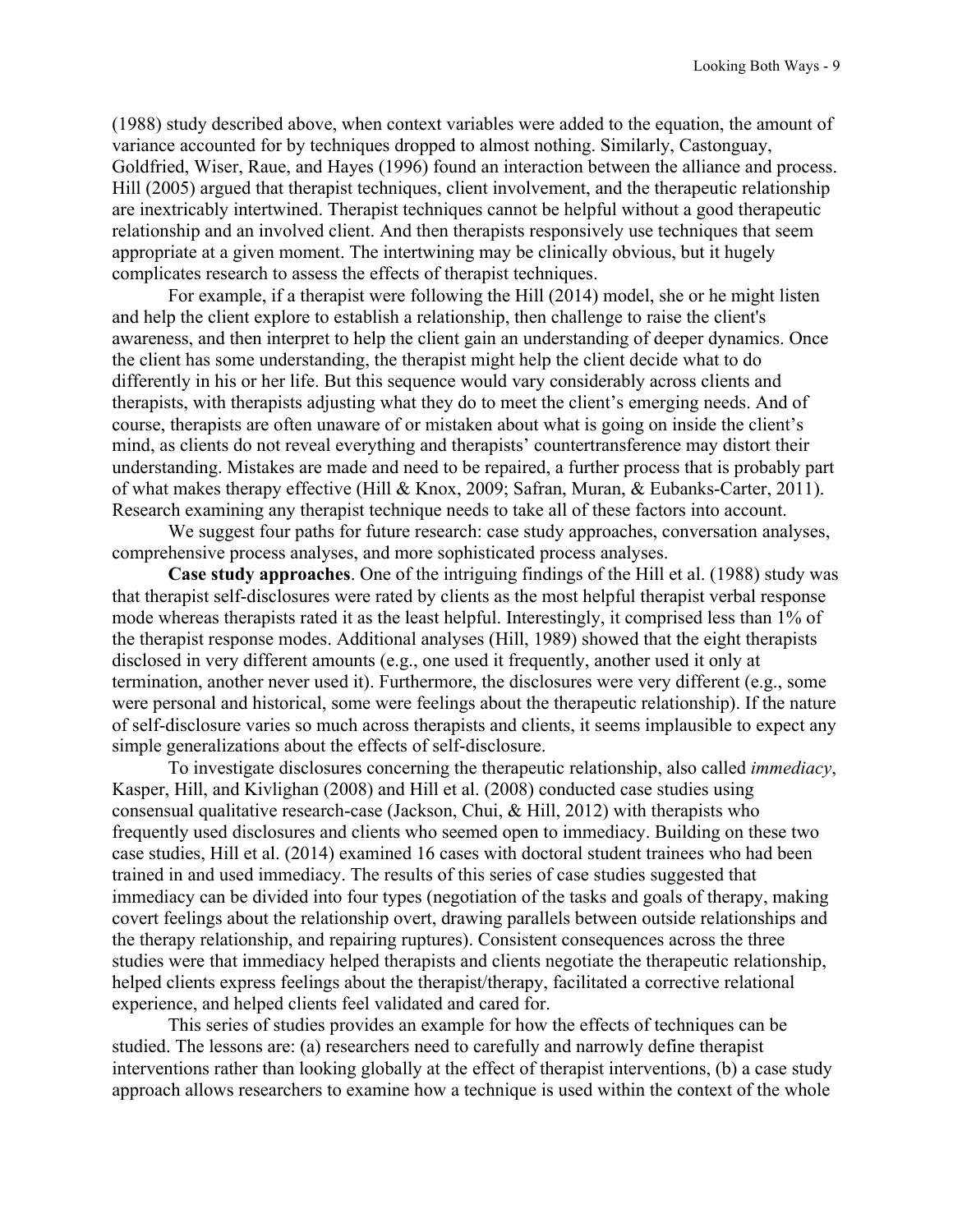case, and (c) replication across cases allows researchers to draw conclusions about general effects.

**Conversation analysis.** Conversation analysis (Peräkylä, Antaki, Vehviläinen, & Leudar, 2008; Sutherland, Peräkylä & Elliott, 2014), or the study of "talk-in-action," provides a welldeveloped, systematic method of qualitative analysis of collections of examples of a particular type of therapeutic process (e.g., interpretation, two chair work) to produce careful, contextuallygrounded descriptions of how clients and therapists successfully accomplish a particular kind of therapeutic work. For example, Sutherland et al (2014) identified specific types of therapist response used to initiate, maintain, and round off the use of two chair enactments of client selfsoothing.

**Comprehensive Process Analysis.** Comprehensive Process Analysis (Elliott, 1989; Elliott et al., 1994) is a mixed method approach that combines many of the above strategies (including conversation analysis, case study methods and sequential analysis) to unpack the complex contextual and process factors that brought about particular significantly helpful therapy events. Although originally intended for studying significant events identified by their therapeutic impacts (e.g., client insight), the method can just as easily be used to understand particularly helpful instances of a specific type of therapist technique. One example from Elliott (1989) is that one type of client awareness was an unintended consequence of therapist advicegiving: The therapists' advice to engage in self-assertive behavior led clients to anxiously imagine others' reacting negatively to their possible self-assertion; in the process they became more aware of both the need to take better care of self and also how their fear had prevented them from doing so.

**More sophisticated quantitative approaches**. Sophisticated quantitative approaches can also make important contributions. For example, Cunha et al. (2012) analyzed the association between exploration, insight, and action skills and client innovative moments (IMs) in two initial, two middle, and two final sessions of three good outcome and three poor outcome cases of emotion-focused therapy (EFT) for depression. They used sequential analysis methods and also incorporated outcome and stage of treatment into the analyses. By using sophisticated probability analyses with a small number of techniques, they were able to uncover general trends (e.g., in good more than in poor cases, therapist exploration and insight responses more often preceded action, reflection, and protest IMs in the initial and middle phases of EFT, but more often preceded reconceptualization and performing change IMs in the final phase).

# **Politically Expedient Research**

As noted earlier, to address the demands of evidence-based practice, proponents of all approaches are pressed to conduct more and better RCTs. Approaches without evidence from RCTs are marginalized and disenfranchised, whereas approaches with a great deal of evidence, such as CBT, are given prominence. This evidence-based ideology favors treatments that are easier to study, because, for example, they involve fewer sessions, can be manualized, can be delivered more efficiently in groups, or have simpler goals (e.g., symptom change rather than personality change). In addition, the rankings on the lists tend to be self-perpetuating, as approaches without evidence from RCTs lack meaningful representation on grant review committees and guideline development groups.

To help these marginalized or emerging psychotherapies (MEPs) make the journey toward credibility, we suggest the following pathway as one way to build research expertise and political savvy as well as to accumulate evidence and improve the therapy itself.

A useful first step in a MEP treatment development pathway is a series of mixed methods systematic single case studies (McLeod, 2010). Such case studies are feasible for even a single,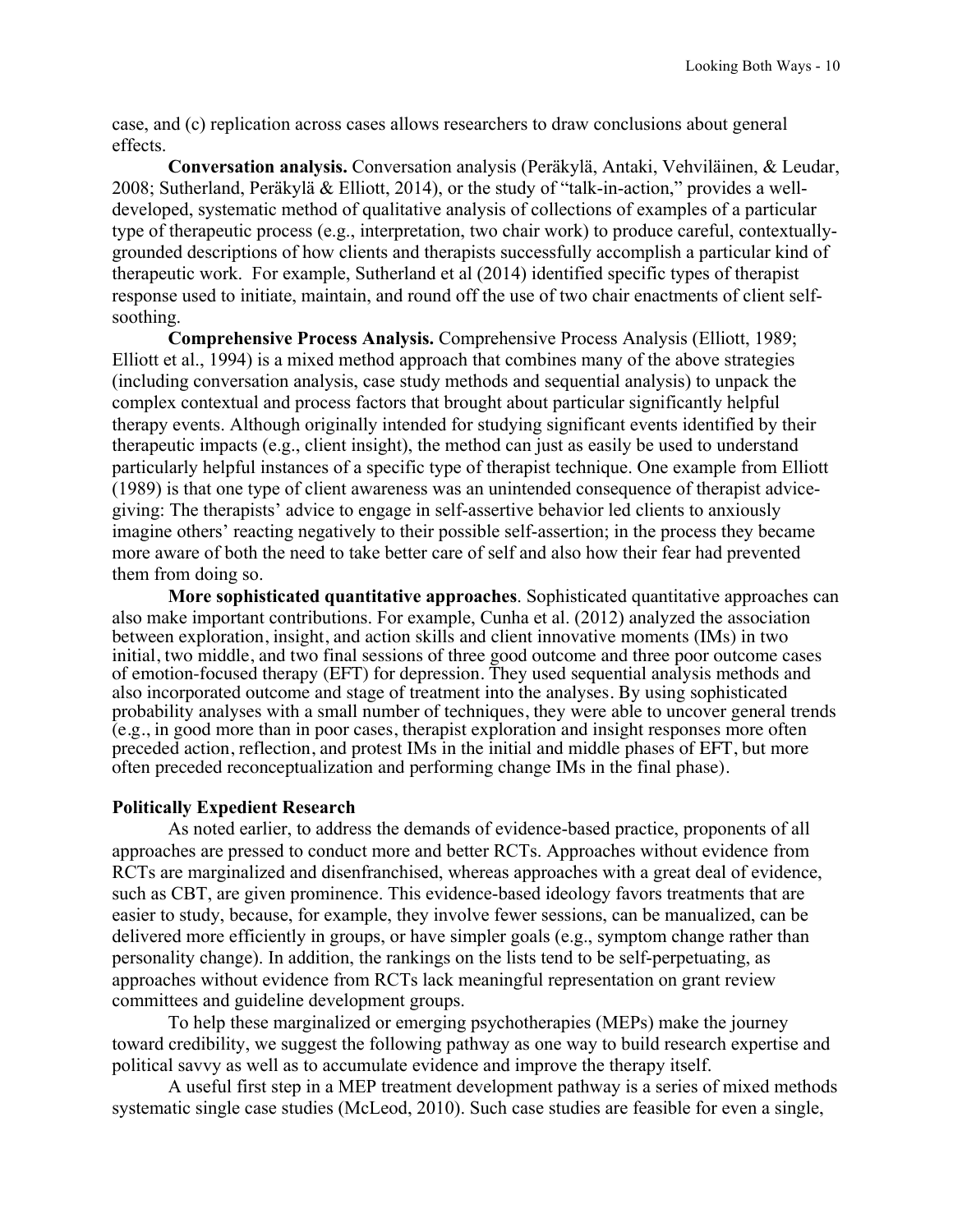committed practitioner. Thanks to the increased recognition of case study research, such studies can be published in journals like *Psychotherapy Research*, thus providing an initial level of recognition and establishing a precedent for the use of the new therapy (or the application of the old therapy to a new client population). As a further consequence, adherents of the MEP can begin to lose their suspicion of research and take heart that they can conduct research.

In a second step, adherents of the MEP can form Practitioner Research Networks (PRNs; e.g., Castonguay, Barkham, Lutz, & McAleavey, 2013; Murphy 2013). Some of these PRNs use on-line data collection facilities (see review by Sales & Alves, 2012), which facilitate the collection of substantial amounts of low-cost uncontrolled practice-based evidence that can be aggregated, analyzed, and published as open clinical trials in some journals (e.g., Vromans & Schweitzer, 2011). Such studies yield population parameter estimates of typical pre-post client change and can be compared to larger population benchmark data to make tentative inferences about the influence of the MEP on client change. If the results are positive, as the Dodo verdict suggests they are likely to be, adherents of the therapy begin to feel empowered by seeing evidence for their convictions about the effectiveness of their favored but overlooked approach.

As a third step, proponents can conduct small or medium-sized randomized studies, comparing their MEP with waitlist controls or other treatments. This approach requires that proponents develop treatment manuals and adherence measures. As part of the design, they can collect systematic qualitative data to help them better understand the effects and change processes involved. They might form alliances with proponents of more established approaches and seek collaborative grants, or they might convert their PRNs into practice-based randomized studies ("pragmatic trials").

Finally, through a combination of a high-profile studies and political networking, the MEP's proponents can gain invitations to serve on guideline development groups. From such positions, they can influence mental health treatment policy simply by being present, as well as by providing alternative perspectives on the available research evidence.

The development of EFT for social anxiety, albeit by experienced researchers, illustrates at least part of this developmental pathway (Elliott, 2013; MacLeod, Elliott, & Rodgers, 2012). Anxiety problems have long been considered the domain of CBT, and existing evidence suggests that humanistic-experiential therapies have been less effective for this client population, even when bona fide versions of this approach are used (Elliott, 2013). Researchers at University of Strathclyde began in a rather open-ended way to do research on the use of PCT and EFT with social anxiety. The first step was a series of hermeneutic single case efficacy studies examining cases with both good and poor outcome to evaluate client change and the causal role of these therapies in bringing about change (MacLeod & Elliott, 2012; MacLeod, Elliott & Rodgers, 2012; Stephen, Elliott & MacLeod, 2011). This open-ended project eventually accumulated enough clients to treat it as an open clinical trial (i.e., a stage two study) and generated promising estimates of client change. Finally, researchers began randomly assigning clients to either PCT or EFT, and the study morphed into a small, early third stage pilot RCT (Elliott, 2013), which showed large amounts of pre-post change and a small but statistically significant advantage for EFT over PCT. Although our experience has aspects clearly specific to the British context, variations of it have occurred in the US and other countries.

Further examples of this same process can be found in the recent development of psychodynamic therapies for anxiety problems, as exemplified by the SOPHO-NET study (Leichsenring et al., 2013), which has now accumulated enough evidence for its own metaanalysis (Keefe, McCarthy, Dinger, Zilcha-Mano & Barber, 2014).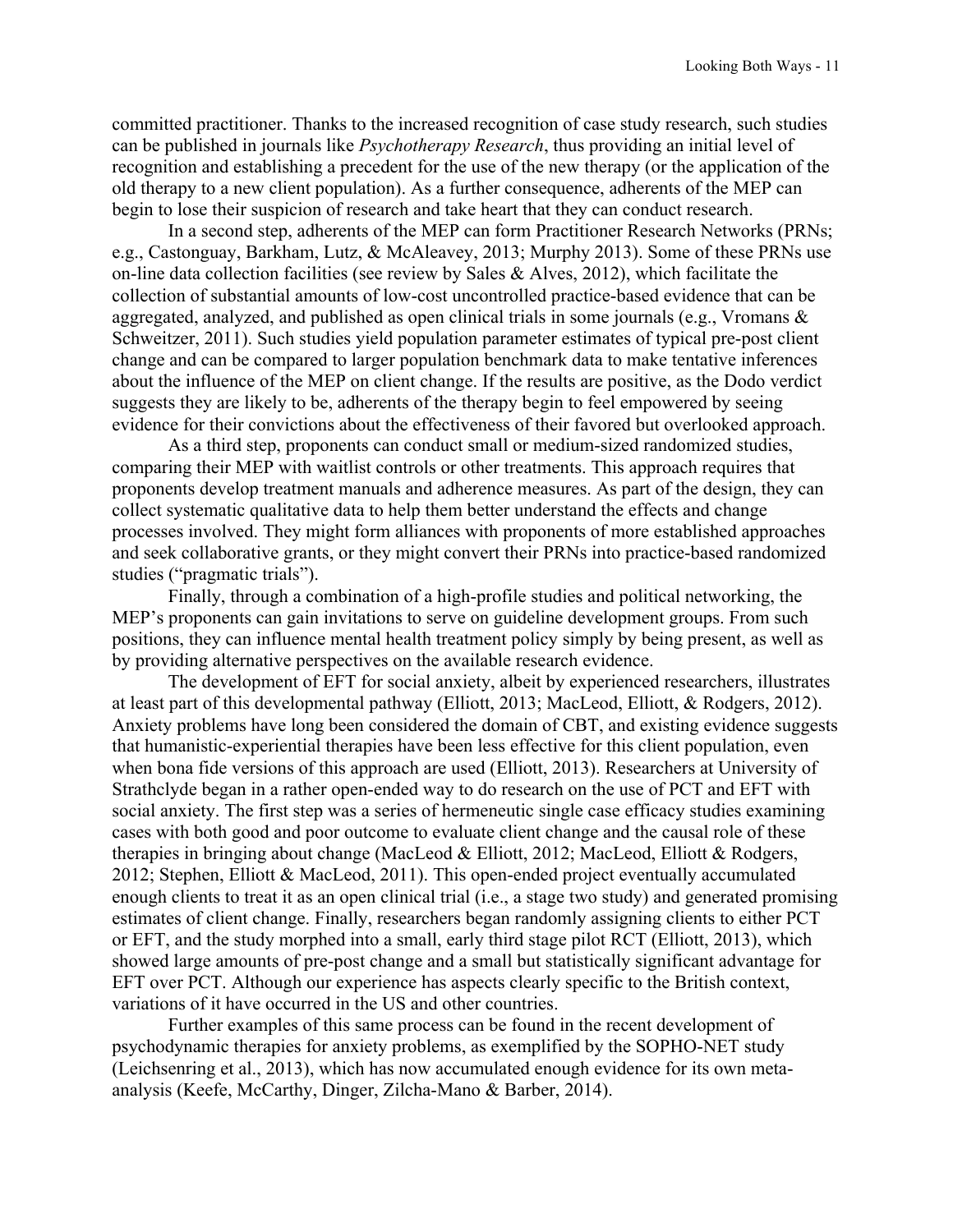## **Summary**

Looking back, we have seen an intransigent Dodo verdict looming over the field, resistant to researchers efforts to overturn it with better outcome research or to find common active ingredients that explain it. In the absence of clear findings of differential effectiveness, we have seen an escalating competition among therapeutic approaches involving the quantity and quality of the studies themselves. Looking forward, we have recommended three complementary themes for future research: systematic explanatory theory and theory development, taking a close look at the therapist's moment-to-moment behavior, and strategically adapting to the competitive politicized context. We are confident that the second quarter century of *Psychotherapy Research* will record not only these, but many other themes, methods, and theories, as psychotherapy researchers explore the details and the clinical, social, and political context of what makes psychotherapy effective.

# **References**

- Bohart, A.C., & Tallman, K. (1999). *How clients make therapy work: The process of active selfhealing*. Washington, D.C.: American Psychological Association.
- Campbell, D. T. (1957). Factors relevant to the validity of experiments in social settings. *Psychological Bulletin, 54*, 297-312. doi: 10.1037/h0040950
- Carkhuff, R. R. (1969). *Human and helping relations (Vols. 1 & 2)*. New York: Holt, Rinehart, & Winston.
- Caro Gabalda, I., & Stiles, W. B. (2013). Irregular assimilation progress: Reasons for setbacks in the context of linguistic therapy of evaluation. *Psychotherapy Research, 23*, 35-53. doi: 10.1080/10503307.2012.721938
- Carroll, L. (1865). *Alice's adventures in Wonderland*. London: MacMillan & Co.
- Castonguay, L., Barkham, M., Lutz, W., & McAleavey, A. (2013). Practice-oriented research: Approaches and applications. In M. J. Lambert (Ed.), Bergin and Garfield's Handbook of psychotherapy and behavior change  $(6^{th}$  ed., pp. 85-133). New York: Wiley.
- Castonguay, L. G., Goldfried, M. R., Wiser, S. Raue, P. J., & Hayes, A. M. (1996). Predicting the effect of cognitive therapy for depression: A study of unique and common factors. *Journal of Consulting and Clinical Psychology, 64,* 497-504.
- Clark, D. M., Fairburn, C.G., & Wessely, S. (2008). Psychological treatment outcomes in routine NHS services: A commentary on Stiles et al. (2007). *Psychological Medicine 38,* 629– 634. Published online : 9 October 2007. doi: 10.1017/S0033291707001869.
- Cunha, C., Goncalves, M. M., Hill, C. E., Mendes, I., Ribiero, A. P., Angus, L., & Greenberg, L. S (2012). Therapist interventions and client innovative moments in emotion-focused therapy for depression. *Psychotherapy, 49,* 536-548. doi: 10.1037/a0028259
- Doucette, A., & Wolf, A.W. (2009). Questioning the measurement precision of psychotherapy research. *Psychotherapy Research, 19*, 374-389. doi: 10.1080/10503300902894422
- Elliott, R. (1985). Helpful and nonhelpful events in brief counseling interviews: An empirical taxonomy. *Journal of Counseling Psychology*, *32*, 307-322. doi: 10.1037/0022- 0167.32.3.307
- Elliott, R. (1989). Comprehensive Process Analysis: Understanding the change process in significant therapy events. In M. Packer & R.B. Addison (Eds.), *Entering the circle: Hermeneutic investigation in psychology* (pp. 165-184). Albany, NY: SUNY Press.
- Elliott, R. (1998). Editor's Introduction: A guide to the empirically supported treatments controversy. *Psychotherapy Research, 8*, 115-125. doi: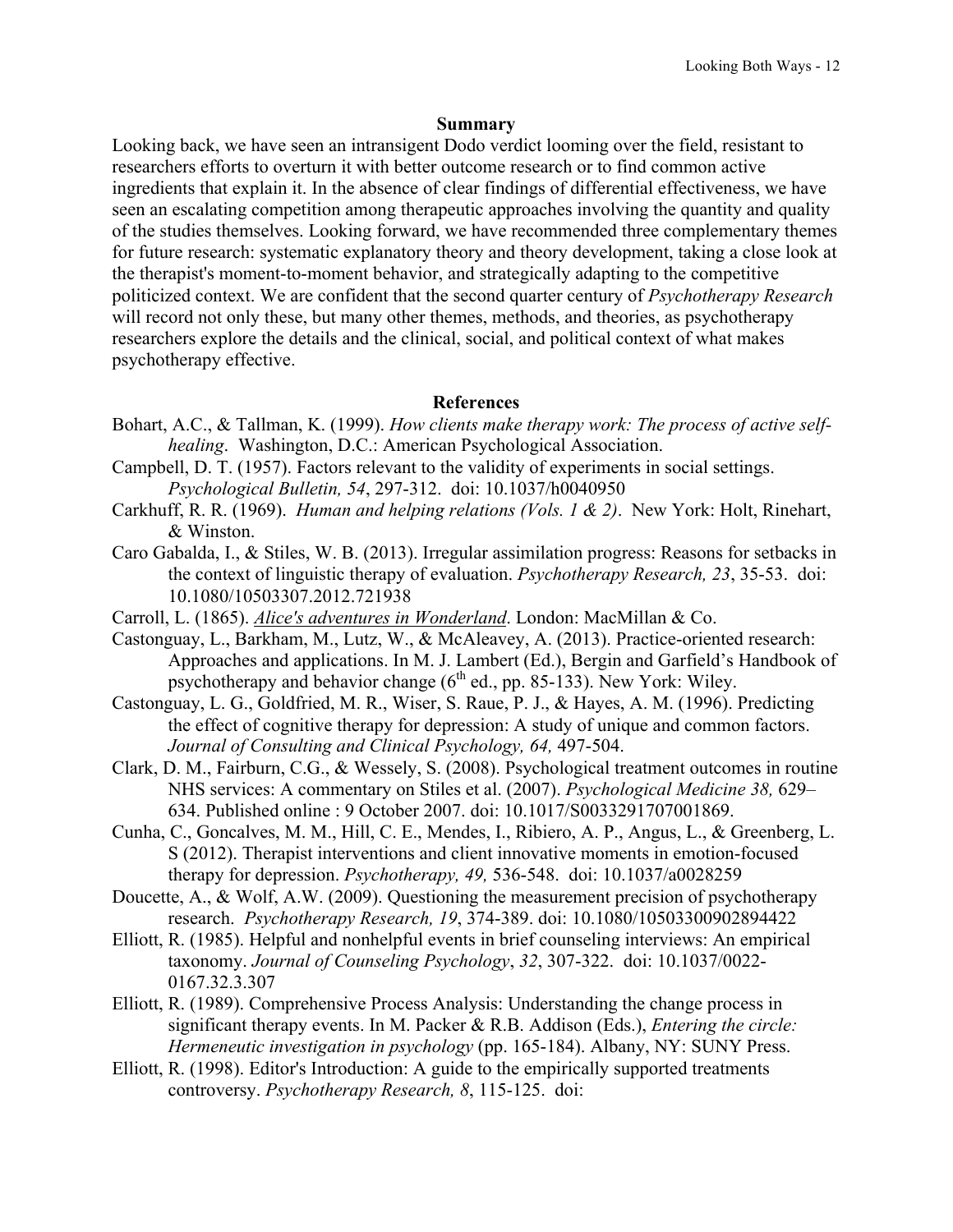10.1080/10503309812331332257

- Elliott, R. (2013). Person-Centered-Experiential Psychotherapy for Anxiety Difficulties: Theory, Research and Practice. *Person-Centered and Experiential Psychotherapies, 12*, 14-30*.*  doi: 10.1080/14779757.2013.767750
- Elliott, R., Hill, C. E., Stiles, W. B., Friedlander, M. L., Mahrer, A. R., & Margison, F. R. (1987). Primary therapist response modes: Comparison of six rating systems. *Journal of Consulting and Clinical Psychology*, *55*, 218-223. doi: 10.1037/0022-006X.55.2.218
- Elliott, R., Partyka, R., Wagner, J., Alperin, R. & Dobrenski. R., Messer, S.B., Watson, J.C. & Castonguay, L.G. (2009). An Adjudicated Hermeneutic Single-Case Efficacy Design of Experiential Therapy for Panic/Phobia*. Psychotherapy Research, 19,* 543-557. doi: 10.1080/10503300902905947 [Appendices available at: http://www.informaworld.com/smpp/content~content=a914761426~db=all~tab=multime dia]
- Elliott, R., Shapiro, D.A., Firth-Cozens, J., Stiles, W.B., Hardy, G., Llewelyn, S.P, & Margison, F. (1994). Comprehensive process analysis of insight events in cognitive-behavioral and psychodynamic-interpersonal therapies. *Journal of Counseling Psychology, 41*, 449-463.
- Elliott, R., Stiles, W. B., & Shapiro, D. A. (1993). "Are some psychotherapies more equivalent than others?" In T. R. Giles (Ed.), *Handbook of effective psychotherapy* (pp. 455-479). New York: Plenum Press.
- Elliott, R., Watson, J., Greenberg, L.S., Timulak, L., & Freire, E. (2013). Research on humanistic-experiential psychotherapies. In M.J. Lambert (Ed.), *Bergin & Garfield's Handbook of psychotherapy and behavior change* (6th ed.) (pp. 495-538). New York: Wiley.
- Fishman, D.B. (1999). *The case for pragmatic psychology*. New York: New York University Press.
- Frommer, J., Langenbach, M., & Streeck, U. (2004). Qualitative psychotherapy research in German-speaking countries. *Psychotherapy Research, 14,* 57-75. doi:10.1093/ptr/kph004
- Goldfried, M. R.(1980). Toward the delineation of therapeutic change principles. *American Psychologist, 35,* 991-999. doi: 10.1037/0003-066X.35.11.991
- Haaga, D.A.F., & Stiles, W.B. (2000). Randomized clinical trials in psychotherapy research: Methodology, design, and evaluation. In C.R. Snyder & R.E. Ingram, *Handbook of psychological change* (pp. 14-39). New York: Wiley.
- Heaton, K. J., Hill, C. E., & Edwards, L. A. (1995). A comparison of three methods of assessing therapist techniques. *Psychotherapy Research, 5,* 141-152.
- Hill, C. E. (1978). Development of a counselor verbal response category system. *Journal of Counseling Psychology*, *25*, 461-468. doi: 10.1037/0022-0167.25.5.461
- Hill, C. E. (1989). *Therapist techniques and client outcomes: Eight cases of brief psychotherapy*. Newbury Park, CA: Sage.
- Hill, C. E. (2005). Therapist techniques, client involvement, and the therapeutic relationship: Inextricably intertwined in the therapy process. *Psychotherapy: Theory, Research, Practice, Training, 42,* 431-442. Review article; invited article. doi: 10.1037/0033- 3204.42.4.431
- Hill, C. E. (Ed.) (2012). *Consensual qualitative research: A practical resource for investigating social science phenomena*. Washington DC: American Psychological Association.
- Hill, C. E. (2014). *Helping skills: Facilitating exploration, insight, and action* (4<sup>th</sup> ed). Washington DC: American Psychological Association. doi: 10.1037/14345-000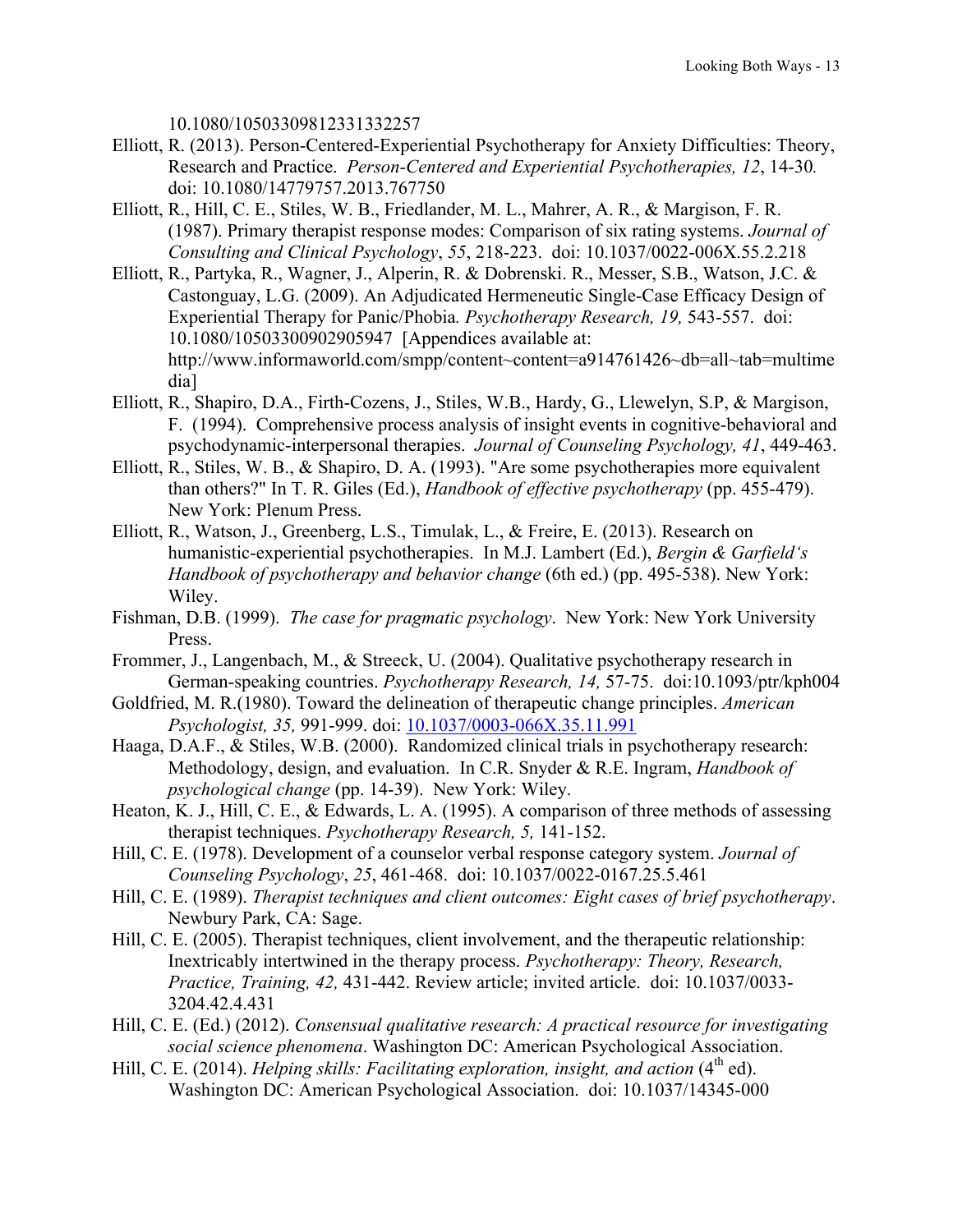- Hill, C. E., Gelso, C. J., Chui, H., Spangler, P., Hummel, A., Huang, T., Jackson, J., Jones, R., Palma, B., Bhatia, A., Gupta, S., Ain, S., Klingaman, B., Lim, R., Liu, J., Hui, K., Jezzi, M., & Miles, J. R., (2014). To be or not to be immediate with clients: The use and effects of immediacy in psychodynamic/interpersonal psychotherapy. *Psychotherapy Research,* 24, 299-315. doi: 10.1080/10503307.2013.812262
- Hill, C. E., Helms, J. E., Tichenor, V., Spiegel, S. B., O'Grady, K. E., & Perry, E. S. (1988). The effects of therapist response modes in brief psychotherapy. *Journal of Counseling Psychology, 35,* 222-233. doi: 10.1037//0022-0167.35.3.222
- Hill, C. E., & Knox, S. (2009). Processing the therapeutic relationship. *Psychotherapy Research, 19,* 13-29. doi: 10.1080/10503300802621206
- Hill, C. E., Sim, W., Spangler, P., Stahl, J., Sullivan, C., & Teyber, E. (2008). Therapist immediacy in brief psychotherapy: Case study II. *Psychotherapy: Theory, Research, Practice, Training, 45,* 298-315. doi: 10.1037/a0013306
- Hill, C. E., Thames, T. B., & Rardin, D. K. (1979). Comparison of Rogers, Perls, and Ellis on the Hill Counselor Verbal Response Category System. *Journal of Counseling Psychology*, *26*, 198-203. doi: 10.1037/0022-0167.26.3.198
- Hill, C. E., Thompson, B. J., & Williams, E. N. (1997). A guide to conducting consensual qualitative research. *The Counseling Psychologist, 25*, 517-572. doi:10.1177/0011000097254001
- Hilsenroth, M. J., Blagys, M. D., Ackerman, S. J., Bonge, D. R., & Blais, M. A. (2005). Measuring psychodynamic-interpersonal and cognitive-behavioral techniques: Development of the Comparative Psychotherapy Process Scale. *Psychotherapy: Theory, Research, Practice, and Training, 42*, 340-356. doi: 10.1037/0033-3204.42.3.340
- Hofmeister, B., (2010). The person-centered approach in Germany: To cut a long story short. *Person-Centered and Experiential Psychotherapies, 9*, 1-13. doi: 1477-9757/10/0100
- Hunsley, J., & Di Giulio, G. (2002). Dodo bird, phoenix, or urban legend? The question of psychotherapy equivalence. *The Scientific Review of Mental Health Practice, 1(1)*. Online journal accessed at: www.srmhp.org/0101/psychotherapy-equivalence.html
- Imel, Z. E., Steyvers, M., & Atkins, D. C. (submitted). Computational psychotherapy: Scaling up the evaluation of patient provider interactions. Manuscript submitted for publication.
- Ivey, A. E. (1971). *Microcounseling: Innovations in interviewing training*. Springfield, IL: Charles C. Thomas.
- Jackson, J., Chui, H., & Hill, C. E. (2012). The modification of CQR for case study research: An introduction to CQR-C. In C. E. Hill (Ed.), *Consensual qualitative research: A practical resource for investigating social science phenomena* (pp. 285-303). Washington DC: American Psychological Association.
- Jones, E. E., & Pulos, S. M. (1993). Comparing the process in psychodynamic and cognitivebehavioral therapies. *Journal of Consulting and Clinical Psychology, 61*(2), 306-316. doi: 10.1037/0022-006x.61.2.306
- Kasper, L., Hill, C. E., & Kivlighan, D. (2008). Therapist immediacy in brief psychotherapy: Case study I. *Psychotherapy: Theory, Research, Practice, Training, 45,* 281-287. doi: 10.1037/a0013305
- Keefe, J.R., McCarthy, K.S., Dinger, U., Zilcha-Mano, S., & Barber, J.P. (2014). A metaanalytic review of psychodynamic therapies for anxiety disorders. *Clinical Psychology Review, 34,* 309-323. DOI: 10.1016/j.cpr.2014.03.004
- Kenny, D.A., & Hoyt, W.T. (2009). Multiple levels of analysis in psychotherapy research.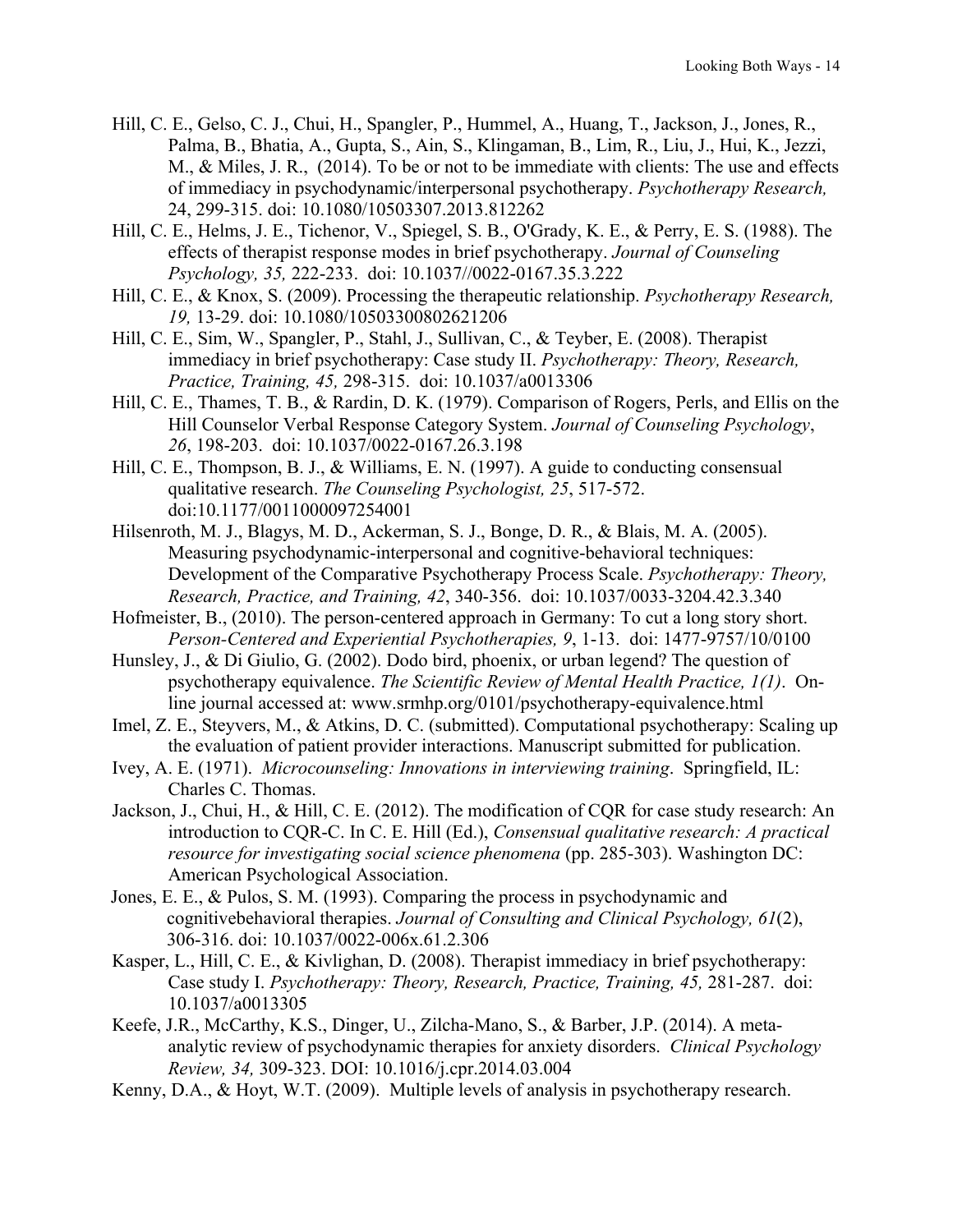*Psychotherapy Research, 19*, 462-468. doi: 10.1080/10503300902806681 Kuhn, T. S. (1970). *The structure of scientific revolutions*. Chicago: University of Chicago Press.

- Levins, R. (1968). *Evolution in changing environments: Some theoretical explorations*. Princeton, NJ: Princeton University Press.
- Lambert, M. J. (2013). The efficacy and effectiveness of psychotherapy. In M. J. Lambert (Editor) *Bergin & Garfield's Handbook of Psychotherapy and Behavior Change (6th Ed., Pp. 169-218).* New York: Wiley.
- Leichsenring F, Salzer S, Beutel ME, Herpertz S, Hiller W, Hoyer J, Huesing J, Joraschky P, Nolting B, Poehlmann K, Ritter V, Stangier U, Strauss B, Stuhldreher N, Tefikow S, Teismann T, Willutzki U, Wiltink J, & Leibing E. (2013). Psychodynamic therapy and cognitive-behavioral therapy in social anxiety disorder: a multicenter randomized controlled trial. *American Journal of Psychiatry, 170*, 759-767. doi: 10.1176/appi.ajp.2013.12081125.
- Leiman, M., & Stiles, W. B. (2001). Dialogical sequence analysis and the zone of proximal development as conceptual enhancements to the assimilation model: The case of Jan revisited. *Psychotherapy Research*, *11*, 311-330. doi: 10.1080/713663986
- Lilienfeld, S.O. (2007). Psychological treatments that cause harm. *Perspectives on Psychological Science, 2,* 53-70. doi: 10.1111/j.1745-6916.2007.00029.x
- Luborsky, L., Singer, B., & Luborsky, L. (1975). Comparative studies of psychotherapies: Is it true that "Everyone has won and all must have prizes"? *Archives of General Psychiatry, 32,* 995-1008. doi:10.1001/archpsyc.1975.01760260059004.
- Luborsky, L., Diguer, L., Seligman, D.A., Rosenthal, R., Krause, E.D., Johnson, S., Halperin, G., Bishop, M., Berman, J.S., & Schweizer, E. (1999). The researcher's own therapy allegiances: A "wild card" in comparisons of treatment efficacy. *Clinical Psychology,: Science and Practice, 6*, 95- 106.
- Luborsky, L., Rosenthal R., Diguer L., Andrusyna T.P., Berman J.S., Levitt J.T., Seligman D.A. & Krause E.D. (2002). The Dodo bird verdict is alive and well – mostly. *Clinical Psychology: Science and Practice, 9*, 2-12.
- MacLeod, R., & Elliott, R. (2012). Emotion-focused therapy for social anxiety: A hermeneutic single-case efficacy design study of a low-outcome case. *Counselling Psychology Review, 27:* 7-22.
- MacLeod, R., Elliott, R., & Rodgers, B. (2012). Process-experiential/emotion-focused therapy for social anxiety: A hermeneutic single-case efficacy design study. *Psychotherapy Research, 22*, 67-81. doi:10.1080/10503307.2011.626805
- Mahrer, A. R. (Chair) (1980, September). *Psychotherapy process research: A preview of the next decade*. Symposium presented at the American Psychological Association Convention, Montreal, Quebec, Canada.
- McLeod, J. (2010). *Case study research in counselling and psychotherapy*. London: Sage.
- Moher, D, Liberati, A, Tetzlaff, J, Altman, DG, & The PRISMA Group. (2009). **P**referred **R**eporting **I**tems for **S**ystematic Reviews and **M**eta-**A**nalyses: The PRISMA Statement. PLoS Medicine 6(6): e1000097. doi:10.1371/journal.pmed1000097
- Murphy, D. (2013). *BAPCA Practice Research Network.* Access on-line at: http://www.bapca.org.uk/blog/538-bapca-practice-research-network.html
- National Collaborating Centre for Mental Health (2009). *Depression: the treatment and management of depression in adults (update)* (NICE clinical guideline 90). London: National Institute for Clinical Excellence. Available from www.nice.org.uk/CG90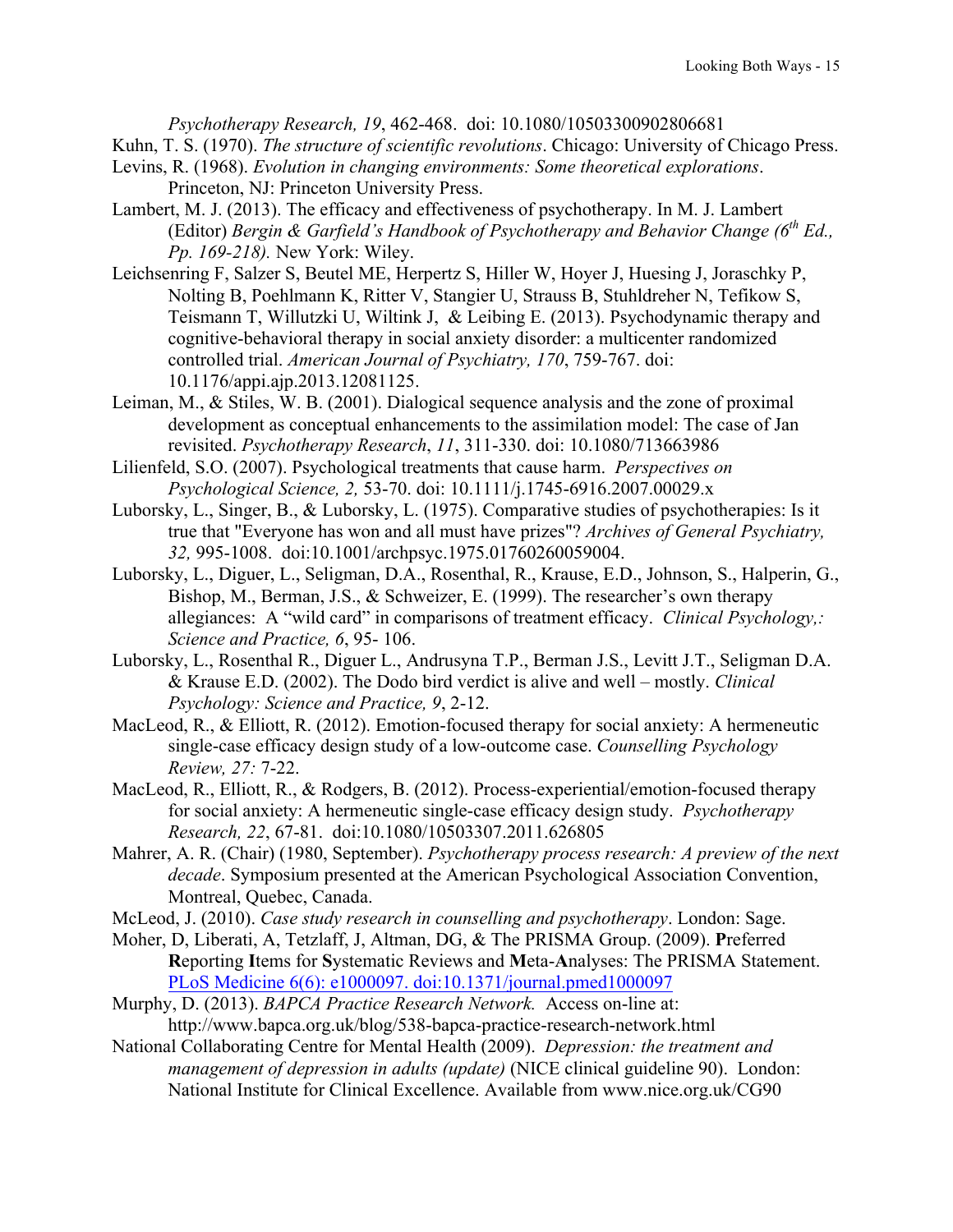- National Collaborating Centre for Mental Health (2010). *Schizophrenia: The NICE guideline on core interventions in the treatment and management of schizophrenia in adults in primary and secondary care* (Updated edition). London: National Institute for Clinical Excellence. Available at www.nice.org.uk/CG82
- Nezu AM, Nezu CM. *Evidence-based outcome research: a practical guide to conducting randomized controlled trials for psychosocial interventions*. Oxford: Oxford University Press, 2008. ISBN 978-0-19-530463-3.
- Norcross, J. (ed.) (2011). *Psychotherapy relationships that work (2nd ed.)*. New York: Oxford University Press.
- Orlinsky, D. E., Grawe, K., & Parks, B. K. (1994). Process and outcome in psychotherapy Noch einmal. In A. E. Bergin & S. L. Garfield (Eds.), *Handbook of psychotherapy and behavior change*, 4th ed. (pp. 270-376). New York: Wiley.
- Peräkylä, A, Antaki. C, Vehviläinen, S & Leudar, I (eds.) (2008) *Conversation Analysis and Psychotherapy*. Cambridge: Cambridge University Press.
- Pinto-Coelho, K. G., & Hill, C. E. (June, 2014). Characterizing therapist self-disclosure in psychodynamic psychotherapy. Paper presented at the Society for Psychotherapy Research, Copenhagen, Denmark.
- Porter, E. H. Jr. (1943). The development and evaluation of a measure of counseling interview procedures. *Educational and Psychological Measurement, 3,* 105-126. doi: 10.1177/001316444300300111
- Rennie, D. L. (2000). Grounded theory methodology as methodological hermeneutics: Reconciling realism and relativism. *Theory & Psychology, 10,* 481-502. doi: 10.1177/0959354300104003
- Rennie, D. L. (2004) Anglo-North American qualitative counseling and psychotherapy research, *Psychotherapy Research. 14*, 37-55. doi: 10.1093/ptr/kph003
- Rennie, D.L., Phillips, J.R., & Quartaro, G.K. (1988). Grounded theory: A promising approach to conceptualization in psychology? *Canadian Psychology, 29*, 139-150. doi: 10.1037/h0079765
- Robinson, L. A., Berman, J. S., & Neimeyer, R. A. (1990). Psychotherapy for the treatment of depression: A comprehensive review of controlled outcome research. *Psychological Bulletin, 108,* 30-49.
- Rogers, C. R. (1942a). *Counseling and psychotherapy*. Boston: Houghton Mifflin.
- Rogers, C. R. (1942b). The use of electrically recorded interviews in improving psychotherapeutic techniques. *American Journal of Orthopsychiatry, 12,* 429-434. doi: 10.1111/j.1939-0025.1942.tb05930.x
- Rosenzweig, S. (1936). Some implicit common factors in diverse methods of psychotherapy. *American Journal of Orthopsychiatry, 6,* 412-415. doi: 10.1111/j.1939- 0025.1936.tb05248.x
- Safran, J.D., & Muran, J.C. (2000). *Negotiating the therapeutic alliance: A relational treatment guide*. New York: Guilford.
- Safran, J. D., Muran, J. C., & Eubanks-Carter, C. (2011), Repairing alliance ruptures. *Psychotherapy, 48,* 80-87. doi: 10.1037/a0022140
- Sales, C.M.D., & Alves, P.C.G. (2012). Individualized patient-progress systems: Why we need to move towards a personalized evaluation of psychological treatments. *Canadian Psychology/Psychologie canadienne, 53*, 115-121. doi: 10.1037/a0028053
- Snyder, W.U. (1945). An investigation of the nature of nondirective psychotherapy. *Journal of*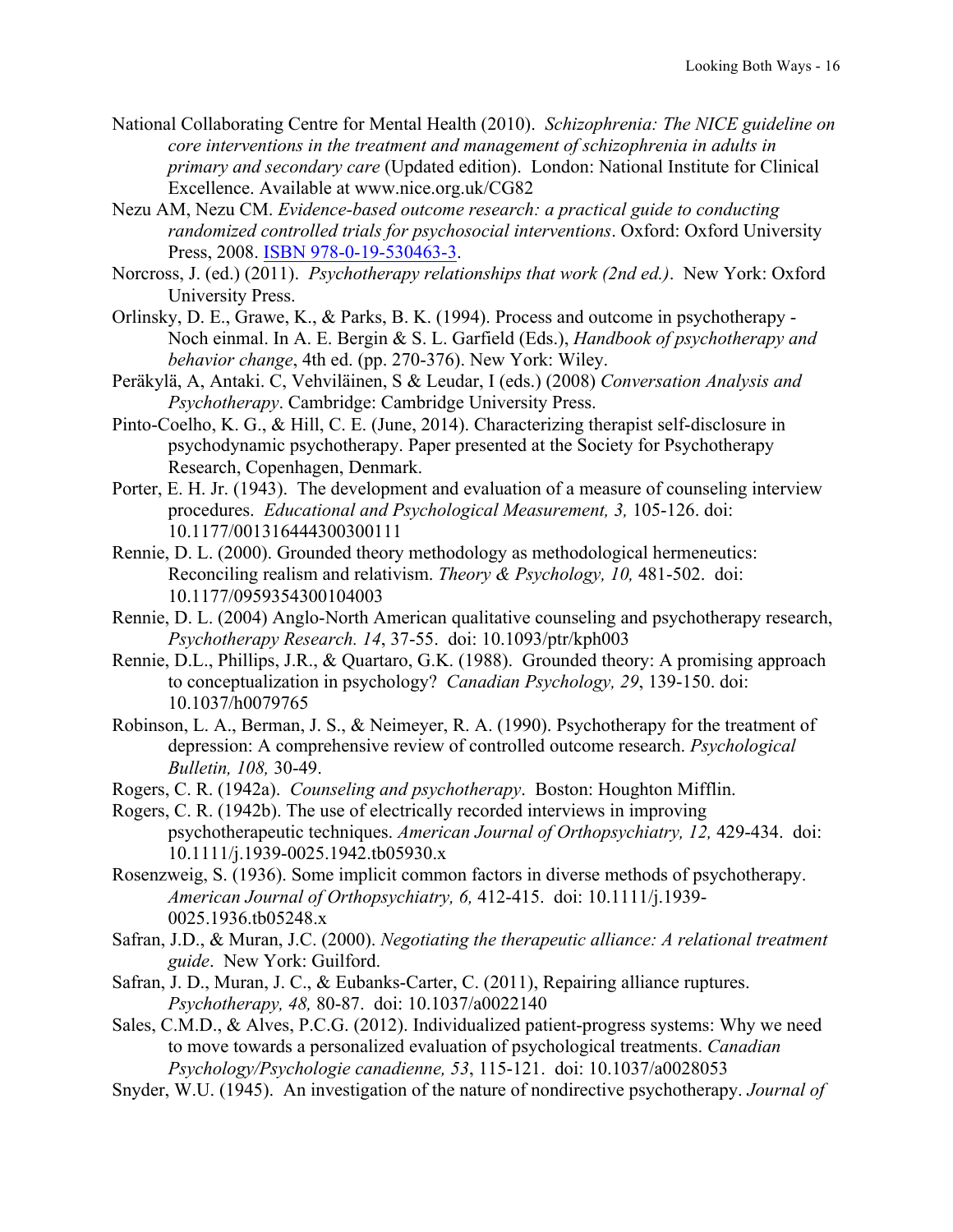*General Psychology, 33,* 193-223.

- Society for Clinical Psychology. (2014). *Website on research-supported psychological treatments*. Access at: http://www.psychologicaltreatments.org/
- Spielmans, G. I., Pasek, L. F., & McFall, J. P. (2007). What are the active ingredients in cognitive and behavioral psychotherapy for anxious and depressed children? A metaanalytic review. *Clinical Psychology Review, 27*, 642-654. doi: 10.1016/06.001
- Stephen, S., Elliott, R., & MacLeod, R. (2011). Person-centred therapy with a client experiencing social anxiety difficulties: a hermeneutic single case efficacy design. *Counselling and Psychotherapy Research, 11*, 55-66*.* doi: 10.1080/14733145.2011.546203.
- Stiles, W. B. (1979). Verbal response modes and psychotherapeutic technique. *Psychiatry*, *42*, 49-62.
- Stiles, W. B. (1993). Quality control in qualitative research. *Clinical Psychology Review*, *13*, 593-618. http://dx.doi.org/10.1016/0272-7358(93)90048-Q
- Stiles, W. B. (2002). Assimilation of problematic experiences. In J. C. Norcross (Ed.), *Psychotherapy relationships that work: Therapist contributions and responsiveness to patients* (pp. 357-365). New York: Oxford University Press.
- Stiles, W. B. (2009). Logical operations in theory-building case studies. *Pragmatic Case Studies in Psychotherapy*, 5(3), 9-22. Available:
- http://jrul.libraries.rutgers.edu/index.php/pcsp/article/view/973/2384 Stiles, W. B. (2011). Coming to terms. *Psychotherapy Research*, *21*, 367-384. doi: 10.1080/10503307.2011.582186
- Stiles, W. B. (in press). Theory-building, enriching, and fact-gathering: Alternative purposes of psychotherapy research. In O. Gelo, A. Pritz, & B. Rieken (Eds.), *Psychotherapy research: General issues, process, and outcome.* New York: Springer-Verlag.
- Stiles, W. B., Barkham, M., Mellor-Clark, J., & Connell, J. (2008). Routine psychological treatment and the Dodo verdict: A rejoinder to Clark et al. (2007). *Psychological Medicine, 38,* 905–910. Published online 08 February 2008, doi: 10.1017/S0033291708002717.
- Stiles, W. B., Elliott, R., Llewelyn, S. P., Firth-Cozens, J. A., Margison, F. R., Shapiro, D. A., & Hardy, G. (1990). Assimilation of problematic experiences by clients in psychotherapy. *Psychotherapy*, *27*, 411-420. doi: 10.1037/0033-3204.27.3.411
- Stiles, W. B., Honos-Webb, L., & Surko, M. (1998). Responsiveness in psychotherapy. *Clinical Psychology: Science and Practice*, *5*, 439-458. doi: 10.1111/j.1468-2850.1998.tb00166.x
- Stiles, W. B., Meshot, C. M., Anderson, T. M., & Sloan, W. W., Jr. (1992). Assimilation of problematic experiences: The case of John Jones. *Psychotherapy Research*, *2*, 81-101. doi: 10.1080/10503309212331332874
- Stiles, W. B., & Shapiro, D. A. (1994). Disabuse of the drug metaphor: Psychotherapy processoutcome correlations. *Journal of Consulting and Clinical Psychology*, *62*, 942-948. doi: 10.1037/0022-006X.62.5.942
- Stiles, W. B., Shapiro, D. A., & Elliott, R. (1986). "Are all psychotherapies equivalent?" *American Psychologist*, *41*, 165-180. doi: 10.1037/0003-066X.41.2.165
- Stiles, W. B., Shapiro, D. A., & Firth-Cozens, J. A. (1988). Verbal response mode use in contrasting psychotherapies: A within-subjects comparison. *Journal of Consulting and Clinical Psychology*, *56*, 727-733. doi: 10.1037/0022-006X.56.5.727
- Stiles, W. B., & Sultan, F. E. (1979). Verbal response mode use by clients in psychotherapy.